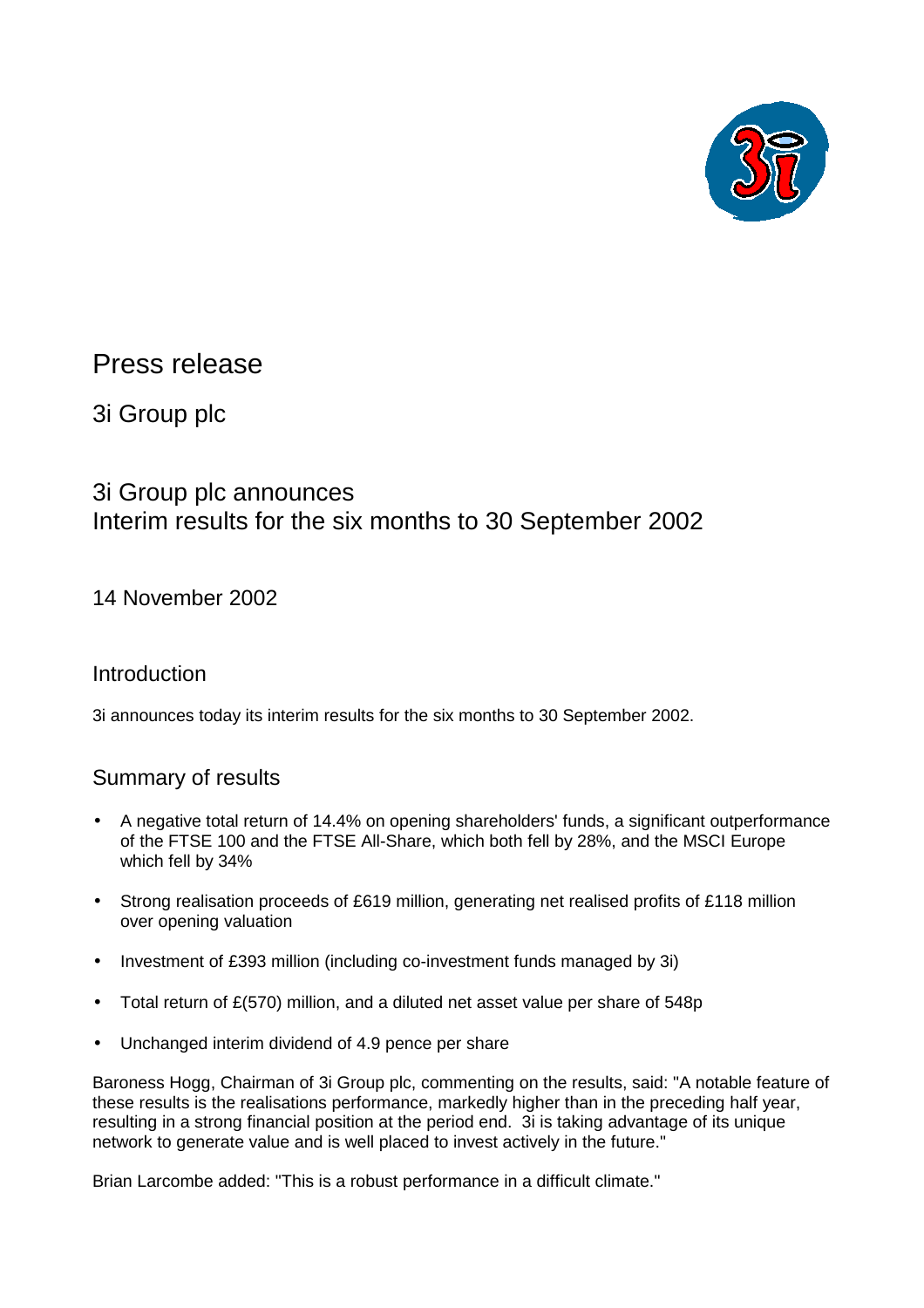# Operating review

3i has delivered a strong performance over the period when compared with quoted market benchmark indices. Cash flow was very positive and the balance sheet is strong. 3i is well positioned to take advantage of attractive opportunities for investment.

Substantial progress has been made in developing 3i's business. Sector focus has been sharpened, investment processes strengthened and more value is being delivered from the network.

3i has continued to use the network to generate and select the best investment opportunities and add value to its portfolio. In the six months to 30 September 3i invested £393 million, including unquoted funds under management. This is broadly in line with overall market activity. 3i's market share in Europe continues to be around 10% for buy-outs, growth capital and early stage investments.

The strong level of realisations, together with the structure of our balance sheet and funds under management means that 3i has the financial capacity to invest actively. We expect to be net investors in the second half of the year.

### Financial review

3i's total return was a negative 14.4% during the period. This represents an outperformance of the FTSE 100 and the FTSE All-Share which both fell by 28%. Strong realisations of £619 million generated net realised capital profits of £118 million.

Net cash inflow of £274 million reduced gearing to 27% from 30% at 31 March and the balance sheet is strong. Equity realisations have been made at a profit of 49% above valuations at 31 March 2002.

Revenue profit of £47 million was lower than last year largely due to a decline in dividends received on the sale or restructuring of investments and a fall in interest income. These were partly offset by a reduction of £10 million in administrative costs.

The decline in net asset value was 14.4%, before deduction of the interim dividend. The most significant factor contributing to this was the unrealised fall in the valuation of the portfolio, largely due to lower quoted markets, the decline in weighted average price earnings ratio used to value the unquoted portfolio and provisions, which at £141 million were less than the provisions of £252 million for the same period last year.

### Summary

3i has significantly outperformed its benchmark indices over the period. Realisations have been strong resulting in a positive cash flow and strengthened balance sheet. The negative total return is mainly the result of stock market movements.

3i's financial performance maintains the long term record of outperformance over 3, 5, 7 and 10 years against the FTSE All-Share index.

- ends -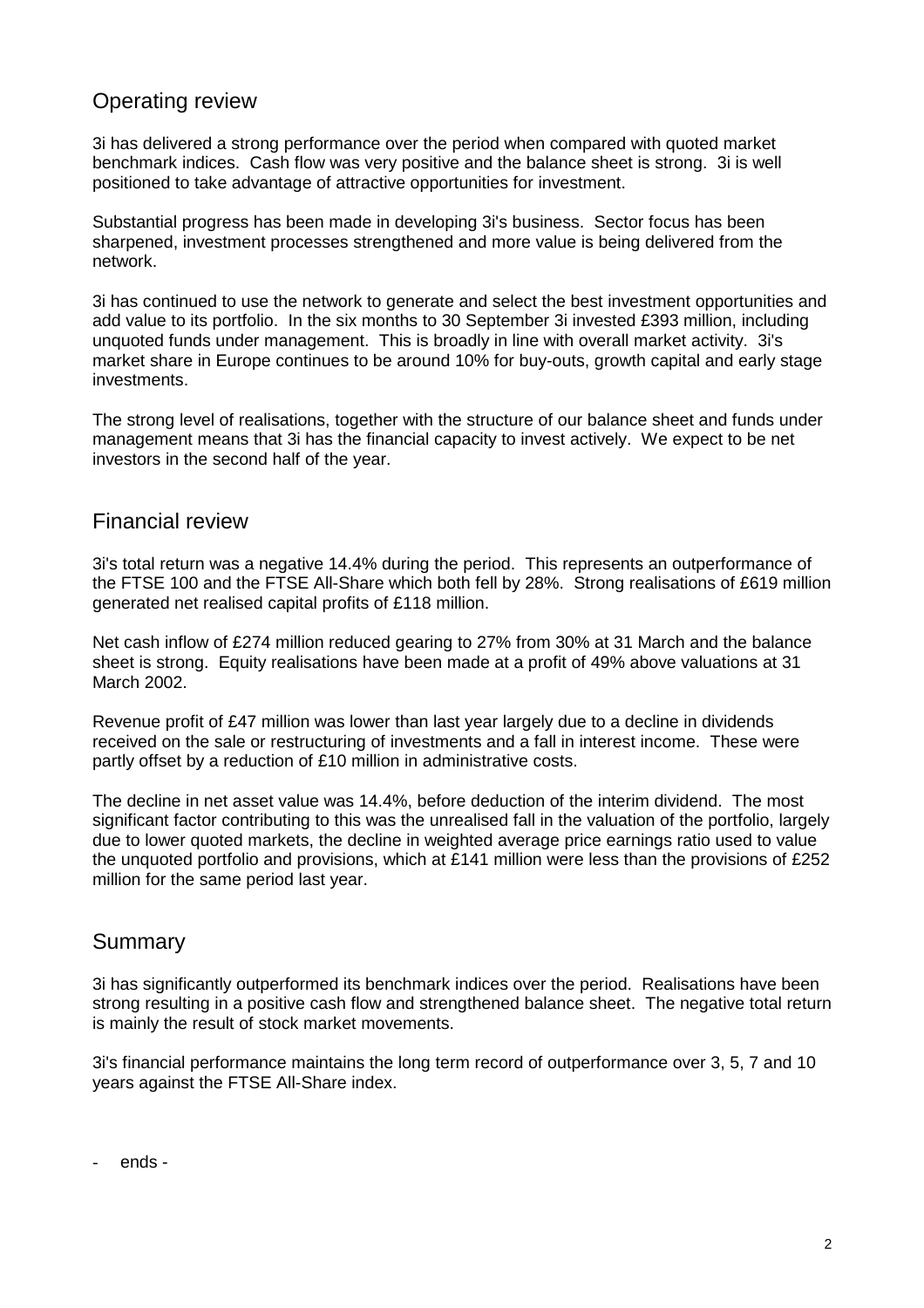For further information, please contact:

| Brian Larcombe, Chief Executive<br>3i Group plc     | Tel: | 020 7975 3386 |
|-----------------------------------------------------|------|---------------|
| Michael Queen, Finance Director<br>3i Group plc     | Tel: | 020 7975 3400 |
| Liz Hewitt, Director of Corporate Affairs<br>3i plc | Tel: | 020 7975 3283 |
| Issued by:                                          |      |               |
| <b>Philip Gawith</b><br>The Maitland Consultancy    | Tel: | 020 7379 5151 |

Notes to editors

3i brings capital, knowledge and connections to the creation and development of businesses around the world. It invests in a wide range of opportunities from start-ups to buy-outs and buyins, focusing on businesses with high growth potential and strong management. 3i invests in businesses across three continents through local investment teams in Europe, US and Asia Pacific.

The Interim results press release, the presentation and speeches given by Brian Larcombe, Chief Executive and Michael Queen, Finance Director, announcing the Interim results will be published from 10.30am, 14 November 2002 on 3i's website: www.3i.com/investorrelations/.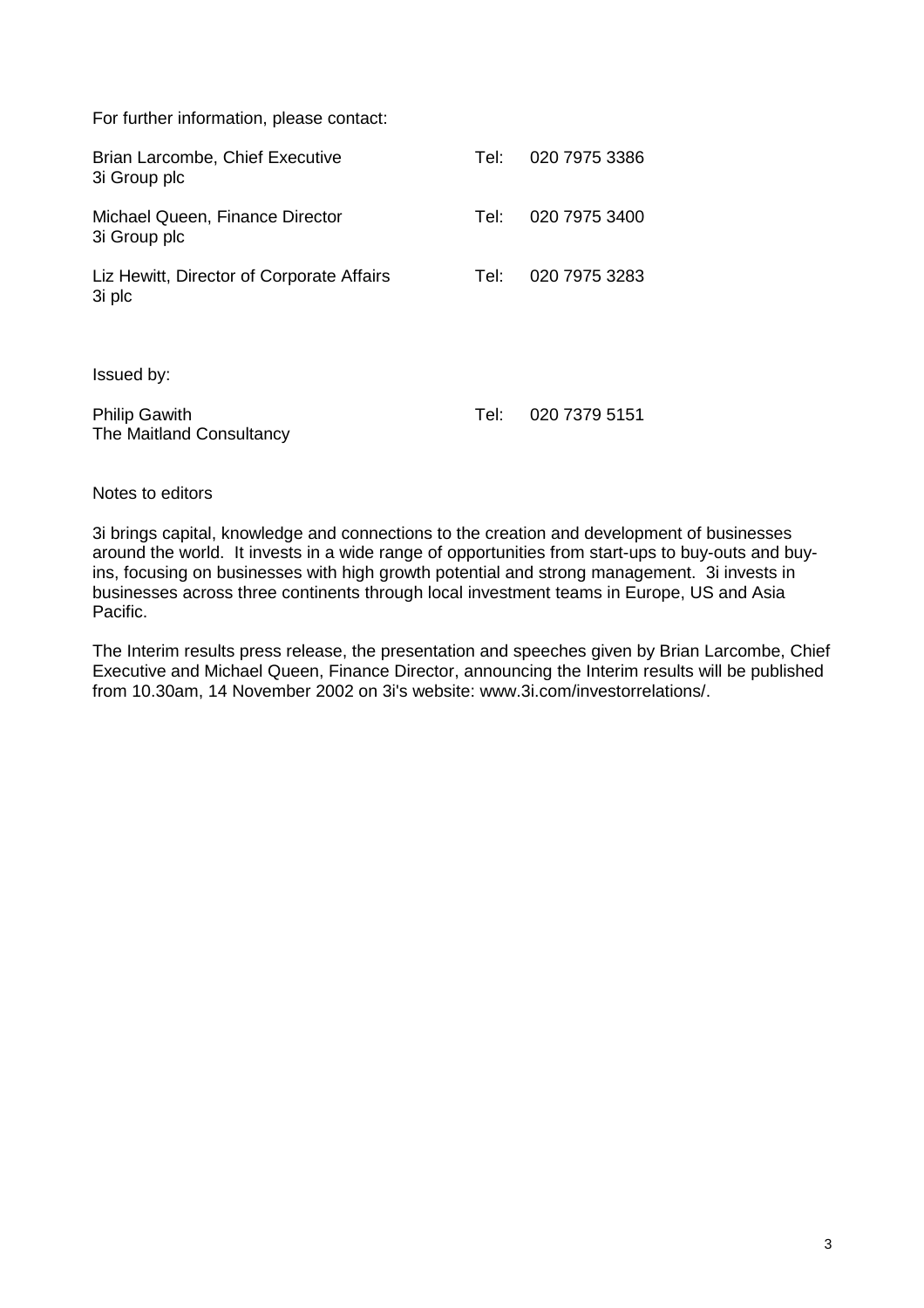## Chairman's statement

3i made a good start to the year on the back of the spring rebound in global economic activity and business sentiment. But by late summer the weakening of economic prospects, accompanied by sharp falls in stock markets, had reduced the value of our portfolio. However, 3i's fall in net asset value, before deduction of the interim dividend, of 14.4% in the six months to 30 September 2002 was significantly less than the fall of 28.4% in the FTSE All-Share total return index. The Directors have announced an unchanged interim dividend of 4.9p.

A notable feature of these results was the realisations performance. In the six months to 30 September 2002, 3i achieved realisations and repayments of £619 million, markedly higher than in the preceding half year, resulting in a strong financial position at the period end. Moreover, equity investments were realised at a 49% profit over valuations at the start of the period.

Investment activity in the private equity and venture capital industry has been lower than in the past two years and this has been true of 3i too. However, 3i has strengthened its market position as weaker competitors have withdrawn from the market.

We announced in September some changes to the Board. I am delighted to welcome a new nonexecutive Director, Christine Morin-Postel, whose wide European experience brings us an important new dimension. Meanwhile, we have also announced that two of our executive Directors, Richard Summers and Peter Williams, will be retiring from the Board at the end of 2002 after more than 25 years' service with 3i. They have made an enormous contribution: Richard in the development of our continental European network and Peter in driving the development of our UK investment business and I thank them both for all they have done for 3i.

Looking forward most forecasters are still expecting growth to improve slightly in 2003, although economic prospects this autumn continue to be overshadowed by geopolitical risk. 3i is taking advantage of its unique network to generate value from its portfolio and is well placed to invest actively in the future.

# **Baroness Hogg, Chairman**

13 November 2002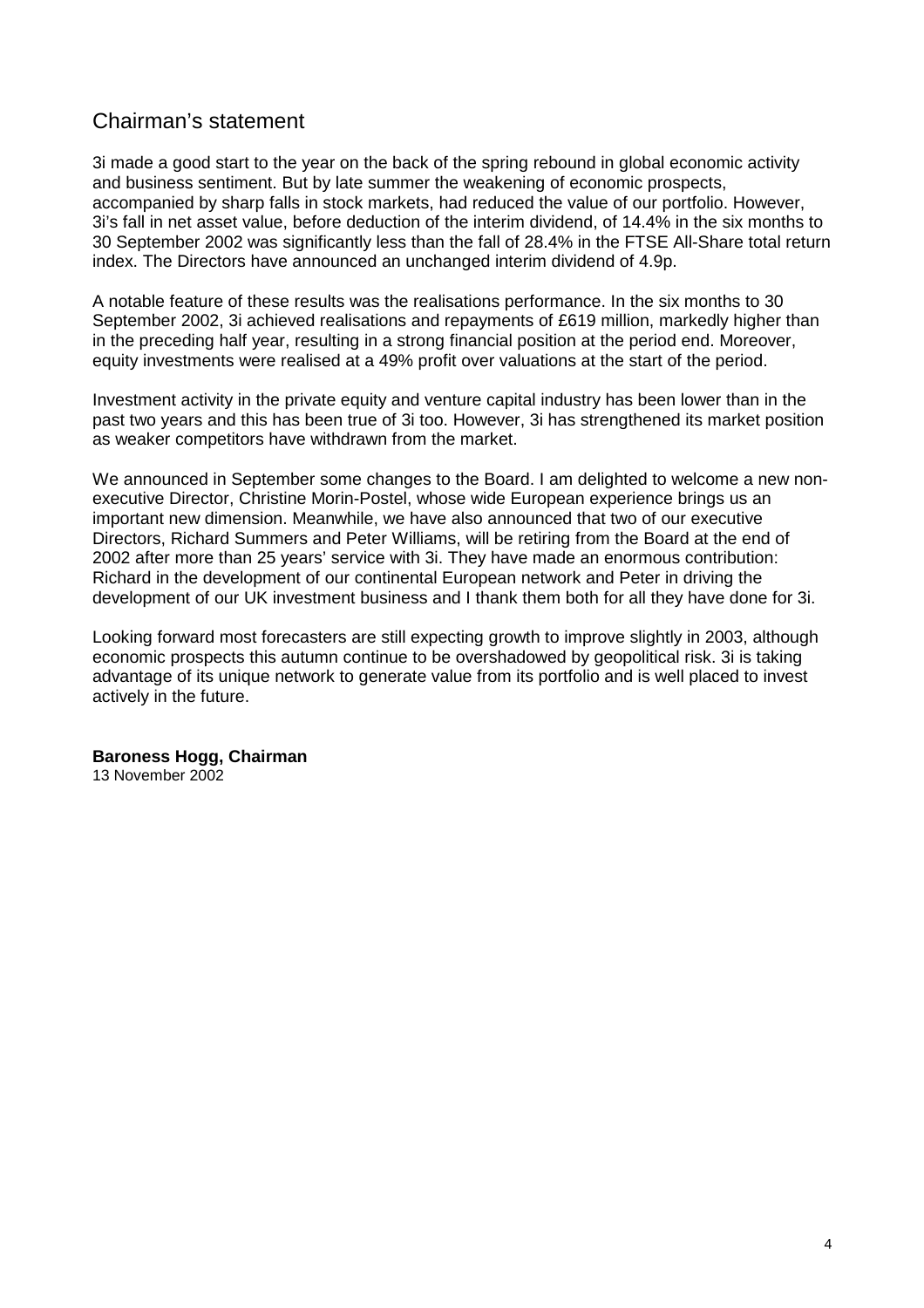# Operating and financial review

### Macro environment

The business environment in which 3i operates has continued to be difficult. This is most obvious in the weakness of the capital markets with lower levels of merger and acquisition activity and very few new public issues. In a low inflationary and low growth environment, corporate profits are under pressure and our latest Enterprise Barometer shows a further decline in business confidence.

In this environment, it is encouraging that 3i has enjoyed a strong cash flow from realisations at generally good prices and that the 3i portfolio continues to show earnings growth.

### Market environment

The 3i/PricewaterhouseCoopers Global Private Equity survey for investment and fundraising in 2001 shows a sharp fall in the amount of funds raised and investments made, by 39% and 50% respectively, and a further decline in activity has continued in 2002.

We believe that growth in investment will return and are encouraged by a recent increase in investment opportunities at prices that we view as attractive. It is worth remembering that, in the recession of the early nineties, investments made produced many of the highest returns of the decade. We consider that this may be a good time to be investing, although we have adopted a cautious approach and made fewer investments than in recent years.

3i's position in the venture capital market has strengthened as competitors have withdrawn or found it difficult to raise funds. 3i's mix of permanent capital and funds under management enables us to take advantage of market opportunities in a way not open to many of our competitors.

# **Strategy**

3i is Europe's leading venture capital company and our strategy is to continue to build our business internationally using our unique network as a competitive advantage. While investment and realisations policy will change according to market conditions, the following key elements of strategy continue to drive the development of the business.

We aim to build strong businesses in each of the major venture capital markets; to achieve a balanced business by product, by industry sector and by geographic region; to invest in companies that have the potential to grow their revenues and profits; and to use our international network to provide real competitive advantage for 3i and our investee companies.

3i has a strong market position in its three product areas, buy-outs, growth capital and early stage investments. We also have a unique network across Europe, the US and Asia Pacific that some of our competitors are now striving to emulate. Within the venture capital industry, we expect some consolidation and may, in consequence, see opportunities to manage more investments.

Our own balance sheet, which remains strong, together with our funds under management means that we have the financial capacity to invest actively.

## **Operations**

During the last six months, there have been fewer investment opportunities and transactions have generally taken longer to complete. In this environment, our network has helped us to identify and select the best investment opportunities and to harness the resources necessary to complete them. We invested £393 million in the six months to 30 September 2002 and our market share in Europe continues to be at around 10% for buy-outs, growth capital and early stage investments.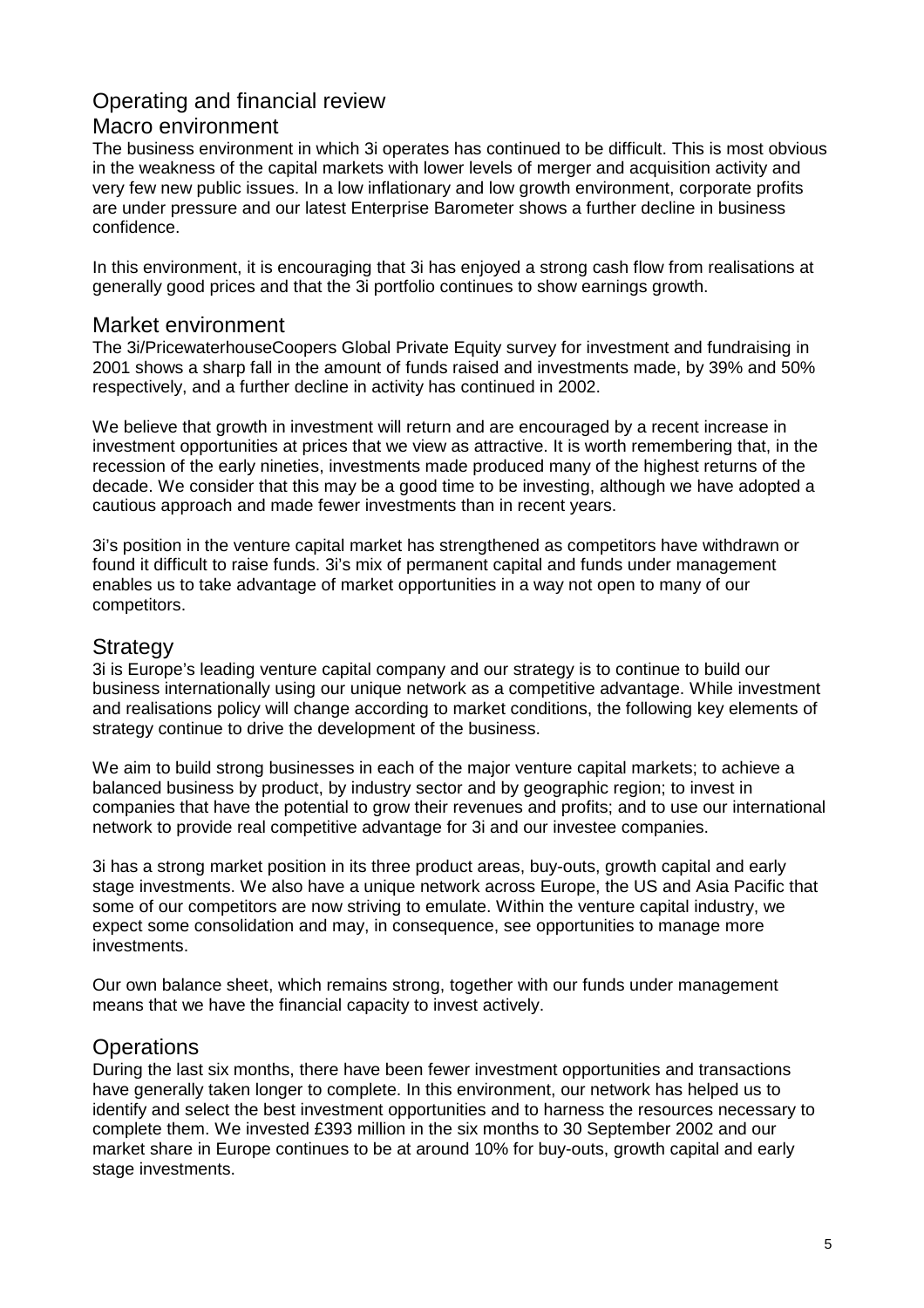3i's focus on adding value to its investee businesses through its network and expertise has been particularly important. We have been very active in managing our portfolio, providing input at Board level through our executives or appointees on strategy and review of operational performance and in making further investments to enhance our prospective returns.

We announced in September some changes to our Executive Committee. These changes reflect a greater focus on the management of our business by product as well as geographically. Jonathan Russell has for two years headed our management buy-out business on a worldwide basis and has improved our investing process and the value of our portfolio of buy-out investments. Rod Perry as head of our technology business has also instigated a large number of process changes which deliver the benefits of our network. Our technology business is now clearly organised on a sector basis, enabling better investment selection and improving our ability to add value to our investments. The appointment of Chris Rowlands to head our growth capital product increases the emphasis on this more traditional area of our business which has strong potential for excellent returns. We are confident that each of our three products are in growth markets with good profit potential.

New regional heads have been appointed for Germany, France and Benelux to bring broader international experience to these areas. Chris Rowlands will also be responsible for Germany and the Nordic region and Paul Waller will be responsible for France, Benelux, Spain and Italy in addition to his Unquoted Funds responsibilities.

The development areas of our business, Asia Pacific and the US, are now both managed by Martin Gagen. Although the difficulties in most of the technology markets have damaged the early stage venture capital industry in the US, this will remain the world's largest market and will continue to offer the potential for good returns.

### Financial review

### Total return

For the six months to 30 September 2002, there was a negative total return of 14.4% on opening shareholders' funds, which was disappointing in absolute terms, but represents a significant outperformance of the benchmark stock market indices, the FTSE 100 and the FTSE All-Share, which both fell by 28%, and the MSCI Europe which fell by 34%. Net asset value per share at 30 September 2002 was 548p compared with 645p at 31 March.

The negative total return of £570 million includes revenue profit of £47 million, realised capital profits of £118 million and unrealised value movement of £(701) million. A positive cash flow of £274 million was generated in the period.

The buy-out portfolio was the strongest of our product businesses and early stage technology was the weakest performer, in line with industry and market experience. Our UK portfolio generally performed well which is consistent with the relatively more robust UK economy.

### Revenue profit

Revenue profit earned was £47 million compared with £69 million in the six months to 30 September 2001. Equity dividend income reduced by £18 million to £50 million following a significant reduction in dividends received on the sale or restructuring of investments which amounted to £9 million (2001: £31 million). Interest receivable on loan investments declined by £12 million to £48 million which results mainly from a reduction in the loan portfolio and a lower income yield. Interest payable on borrowings, largely fixed rate, has fallen to £52 million in line with the reduction in borrowings, while interest receivable was lower at £17 million because of lower short term interest rates and a reduction in average holdings of treasury assets. Fee income was also lower by £4 million as a consequence of lower investment activity. Total administrative expenses were reduced by £10 million following the organisational changes made last year.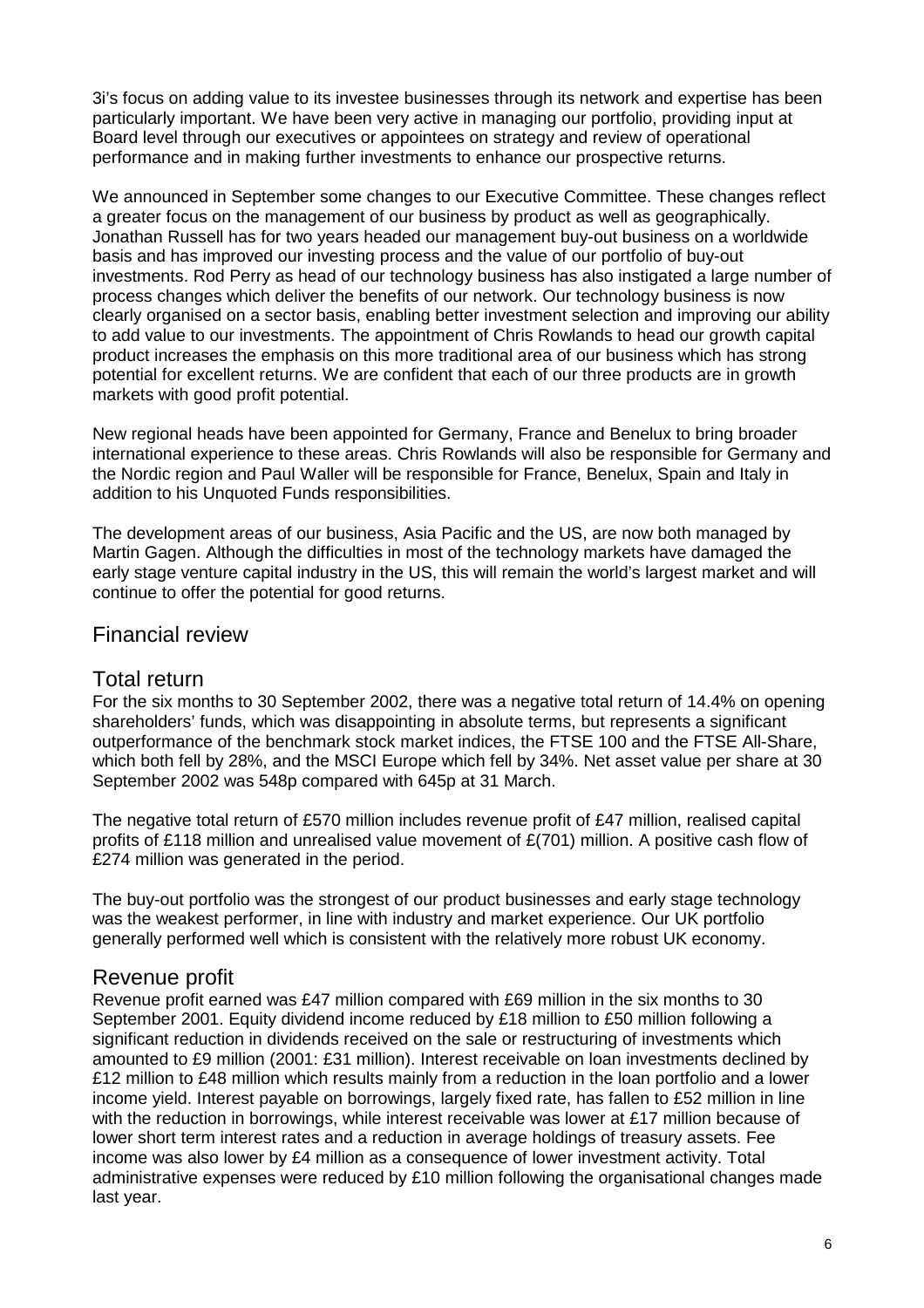### Realised capital profits

Realised capital profits were strong at £118 million which compares with losses of £5 million in the first half and losses of £34 million in the second half of last year.

The level of realisation proceeds at £619 million in total was also higher than both halves of last year. This included the sale of Go, the low cost airline, which generated £144 million of proceeds and contributed £86 million to capital profits. Equity realisations generated an uplift in value of 49%, with 7% of the equity portfolio being realised, which is a substantial improvement on the uplifts achieved in the two preceding six month periods.

Realised capital profits are stated net of write-offs which were £32 million in the period. This is less than the same period last year (£49 million) and the second half of last year (£102 million).

### Unrealised value movement

The unrealised value movement of  $E(701)$  million compares with  $E(1,060)$  million for the same period last year.

The impact of the deterioration of the quoted markets has had a twofold effect on the value of the portfolio. Firstly, quoted investments have fallen in value by £192 million and, secondly, the weighted average price earnings ratio used to value the portfolio fell from 10.0 at March to 8.3 at September 2002, resulting in a reduction in value of £212 million.

Investee companies' earnings, where used as the basis of valuation at the start and end of the period, have increased by 2%, contributing £38 million of value growth.

Provisions made for investments which may fail were £141 million in the six months to 30 September 2002, substantially lower than the £252 million in the same period last year. Technology investments comprise 69% of these provisions. In addition, there were reductions in value of £130 million for down rounds which have already taken place, or are expected to take place within the next six months.

### Investment

Investment in the period was £393 million (£315 million from 3i directly and £78 million from coinvestment funds). This is 35% lower than the investment made in the same period last year and 10% lower than the six months to 31 March 2002. Investment has been predominantly in buyouts (45% of total investment) and growth capital (31%). Investment in early stage technology companies amounted to 24%, mainly comprised of further investments in existing portfolio companies.

UK investment accounted for 63% of the total as a result of several large UK based buy-out and growth capital deals. In continental Europe, investment fell to £111 million compared to £246 million in the same period last year. US investment also decreased, representing 8% of total investment.

### Cash flow and balance sheet

Net cash flow for the six months was a positive inflow of £274 million compared with an outflow of £220 million for the same period last year. Net borrowings have decreased to £911 million and gearing has reduced to 27% from 30% at 31 March.

The total value of the investment portfolio has fallen by 17% from £5.1 billion to £4.3 billion. This has resulted from strong realisations and lower levels of investment as well as an unrealised reduction in the value of the portfolio. At 30 September 2002, the portfolio comprised quoted investments of £251 million and unquoted investments of £4.0 billion. By product, the portfolio includes buy-out investments of £1.6 billion, growth capital investments of £1.2 billion, early stage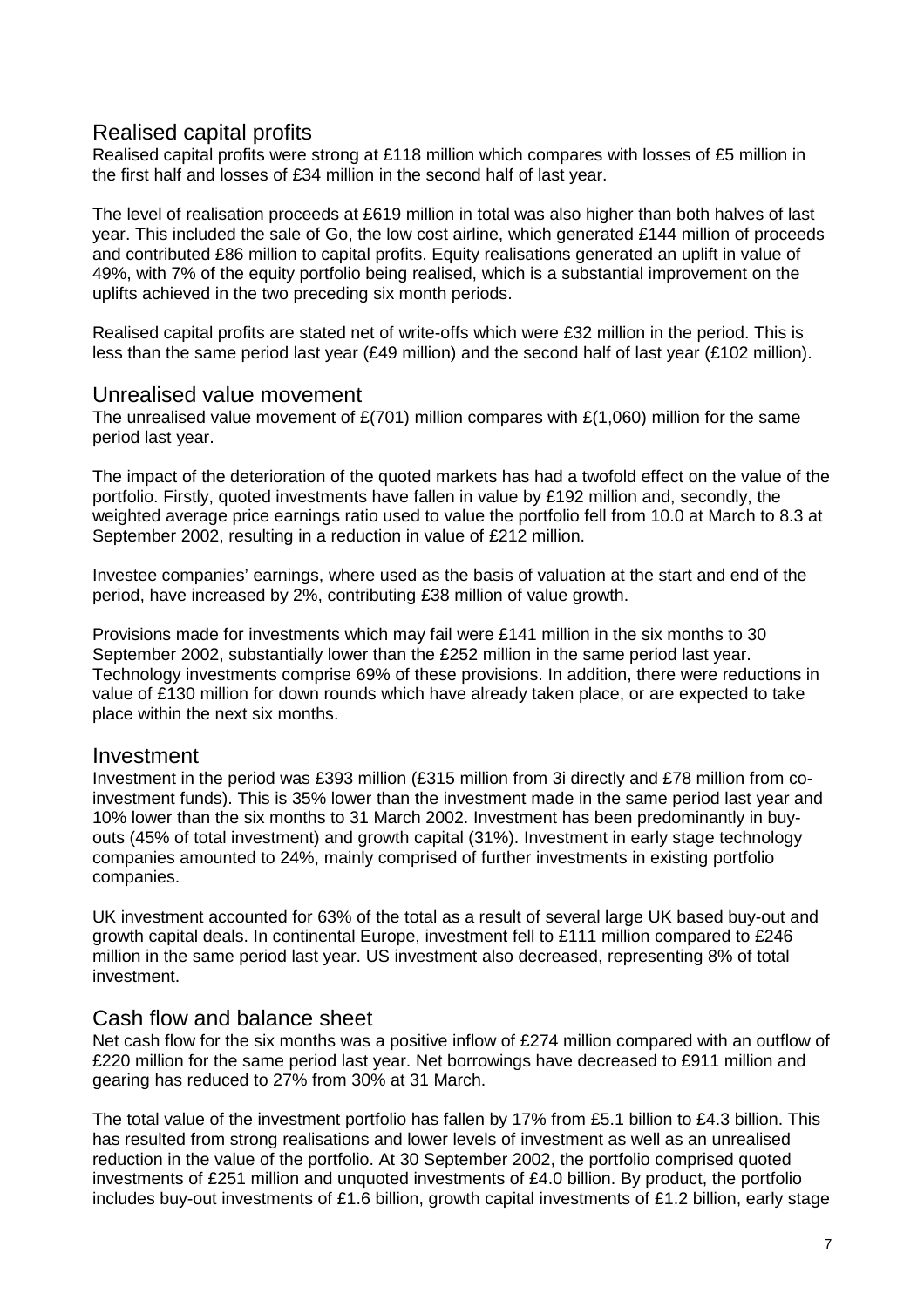technology investments of £0.8 billion, and late stage and quoted technology investments of £0.7 billion.

In accordance with FRS17 Accounting For Retirement Benefits, we disclosed that at 31 March there was a deficit of £14 million in respect of the 3i Group Pension Plan. We estimate that at 30 September 2002 the equivalent figure was £105 million. This amount has not been reflected in the total return or balance sheet.

#### Financial summary

A positive cash flow of £274 million and the low level of gearing result in a strong balance sheet.

The decline in net asset value is mainly the result of stock market movements and provisions which are at a lower level than last year. 3i's financial performance supports our long term record of outperformance over 3, 5, 7 and 10 years against the FTSE All-Share index.

This is a robust performance in a difficult climate.

**Brian Larcombe, Chief Executive**

13 November 2002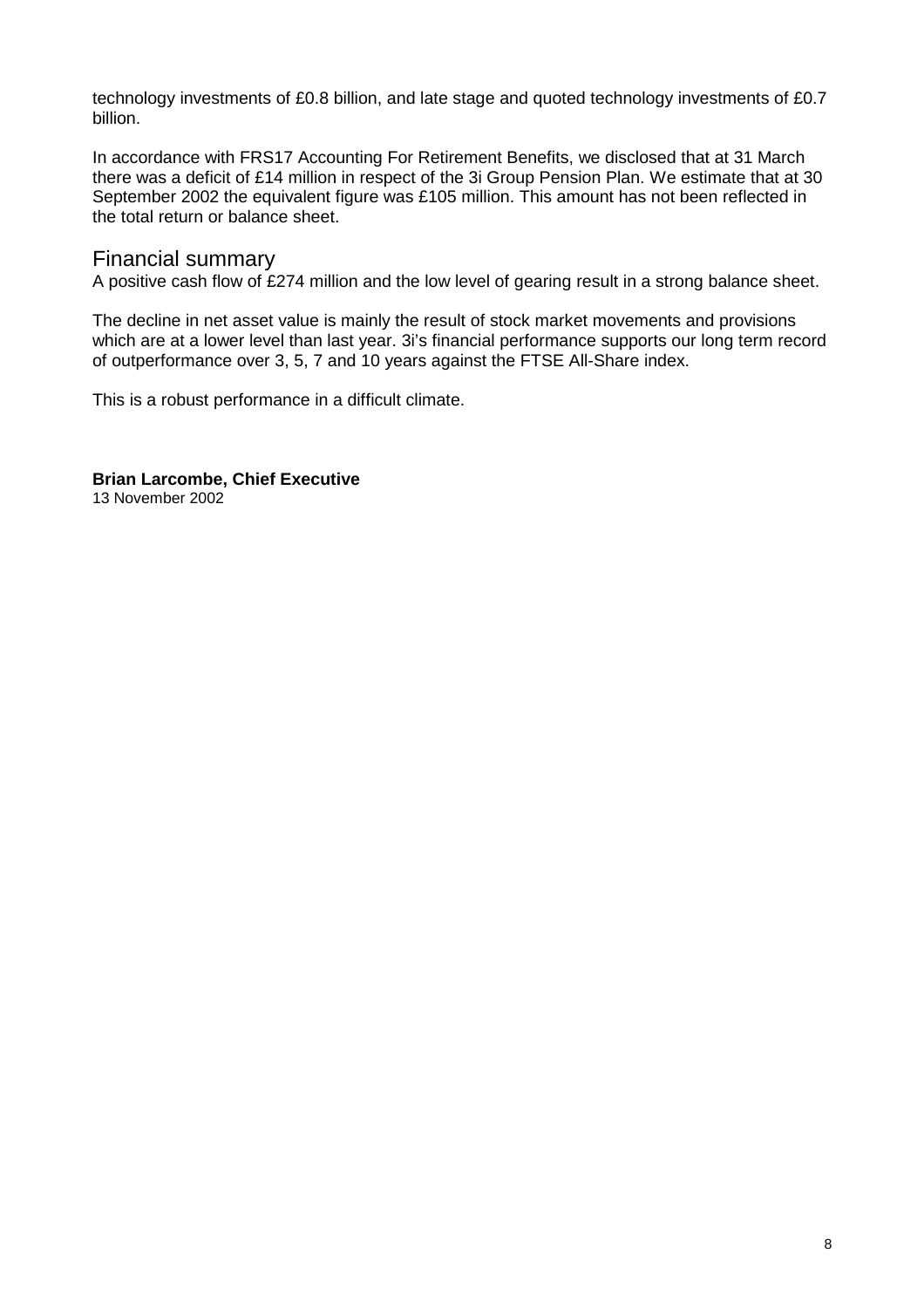### **Consolidated statement of total return For the six months to 30 September 2002**

|                                           | 6 months to 30 September 2002 |                |             | 6 months to 30 September 2001 |          |             | 12 months to 31 March 2002 |          |           |  |
|-------------------------------------------|-------------------------------|----------------|-------------|-------------------------------|----------|-------------|----------------------------|----------|-----------|--|
|                                           |                               |                | (unaudited) |                               |          | (unaudited) |                            |          | (audited) |  |
|                                           | Revenue                       | Capital        | Total       | Revenue                       | Capital  | Total       | Revenue                    | Capital  | Total     |  |
|                                           | £m                            | £m             | £m          | £m                            | £m       | £m          | £m                         | £m       | £m        |  |
| <b>Capital profits</b>                    |                               |                |             |                               |          |             |                            |          |           |  |
| <b>Net realised</b>                       |                               |                |             |                               |          |             |                            |          |           |  |
| profits/(losses) over                     |                               |                |             |                               |          |             |                            |          |           |  |
| opening valuation                         |                               | 118            | 118         |                               | (5)      | (5)         |                            | (39)     | (39)      |  |
| Net unrealised value                      |                               |                |             |                               |          |             |                            |          |           |  |
| movement in the period                    |                               | (701)          | (701)       |                               | (1,060)  | (1,060)     |                            | (890)    | (890)     |  |
|                                           |                               | (583)          | (583)       |                               | (1,065)  | (1,065)     |                            | (929)    | (929)     |  |
| <b>Total operating income</b>             |                               |                |             |                               |          |             |                            |          |           |  |
| before interest payable                   | 153                           |                | 153         | 204                           |          | 204         | 355                        |          | 355       |  |
| Interest payable                          | (52)                          | (3)            | (55)        | (59)                          | (3)      | (62)        | (114)                      | (6)      | (120)     |  |
|                                           | 101                           | (586)          | (485)       | 145                           | (1,068)  | (923)       | 241                        | (935)    | (694)     |  |
| <b>Administrative expenses</b>            | (53)                          | (23)           | (76)        | (63)                          | (23)     | (86)        | (121)                      | (50)     | (171)     |  |
| Amortisation of goodwill                  |                               |                |             | (2)                           | (72)     | (74)        | (2)                        | (71)     | (73)      |  |
| Cost of changes to                        |                               |                |             |                               |          |             |                            |          |           |  |
| organisational structure                  |                               |                |             | (9)                           | (9)      | (18)        | (9)                        | (9)      | (18)      |  |
| Return before tax and                     |                               |                |             |                               |          |             |                            |          |           |  |
| currency translation                      |                               |                |             |                               |          |             |                            |          |           |  |
| adjustment                                | 48                            | (609)          | (561)       | 71                            | (1, 172) | (1, 101)    | 109                        | (1,065)  | (956)     |  |
| Tax                                       | (1)                           | $\overline{2}$ | 1           | (2)                           | 8        | 6           | (3)                        | 4        | 1         |  |
| Return for the period                     |                               |                |             |                               |          |             |                            |          |           |  |
| before currency                           |                               |                |             |                               |          |             |                            |          |           |  |
| translation adjustment                    | 47                            | (607)          | (560)       | 69                            | (1, 164) | (1,095)     | 106                        | (1,061)  | (955)     |  |
| <b>Currency translation</b><br>adjustment | 1                             | (11)           | (10)        | $\overline{a}$                | (2)      | (2)         | (4)                        | (1)      | (5)       |  |
|                                           |                               |                |             |                               |          |             |                            |          |           |  |
| <b>Total return</b>                       | 48                            | (618)          | (570)       | 69                            | (1, 166) | (1,097)     | 102                        | (1,062)  | (960)     |  |
| Total return per share                    |                               |                |             |                               |          |             |                            |          |           |  |
| Basic (pence)                             | 7.8p                          | (101.3)p       | (93.5)p     | 11.4p                         | (191.8)p | (180.4)p    | 16.8p                      | (174.5)p | (157.7)p  |  |
| <b>Diluted (pence)</b>                    | 7.8p                          | (101.0)p       | (93.2)p     | 11.4p                         | (191.3)p | (179.9)p    | 16.7p                      | (173.3)p | (156.6)p  |  |

# **Movement in shareholders' funds For the six months to 30 September 2002**

|                              | 6 months to  | 6 months to  | 12 months to |
|------------------------------|--------------|--------------|--------------|
|                              | 30 September | 30 September | 31 March     |
|                              | 2002         | 2001         | 2002         |
|                              | (unaudited)  | (unaudited)  | (audited)    |
|                              | £m           | £m           | £m           |
| <b>Opening balance</b>       | 3,945        | 4,973        | 4,973        |
| Revenue return               | 48           | 69           | 102          |
| <b>Capital return</b>        | (618)        | (1, 166)     | (1,062)      |
| <b>Total return</b>          | (570)        | (1,097)      | (960)        |
| <b>Dividends</b>             | (29)         | (29)         | (78)         |
| Proceeds of issues of shares | 4            |              | 10           |
| Movement in the period       | (595)        | (1, 119)     | (1,028)      |
| <b>Closing balance</b>       | 3,350        | 3,854        | 3,945        |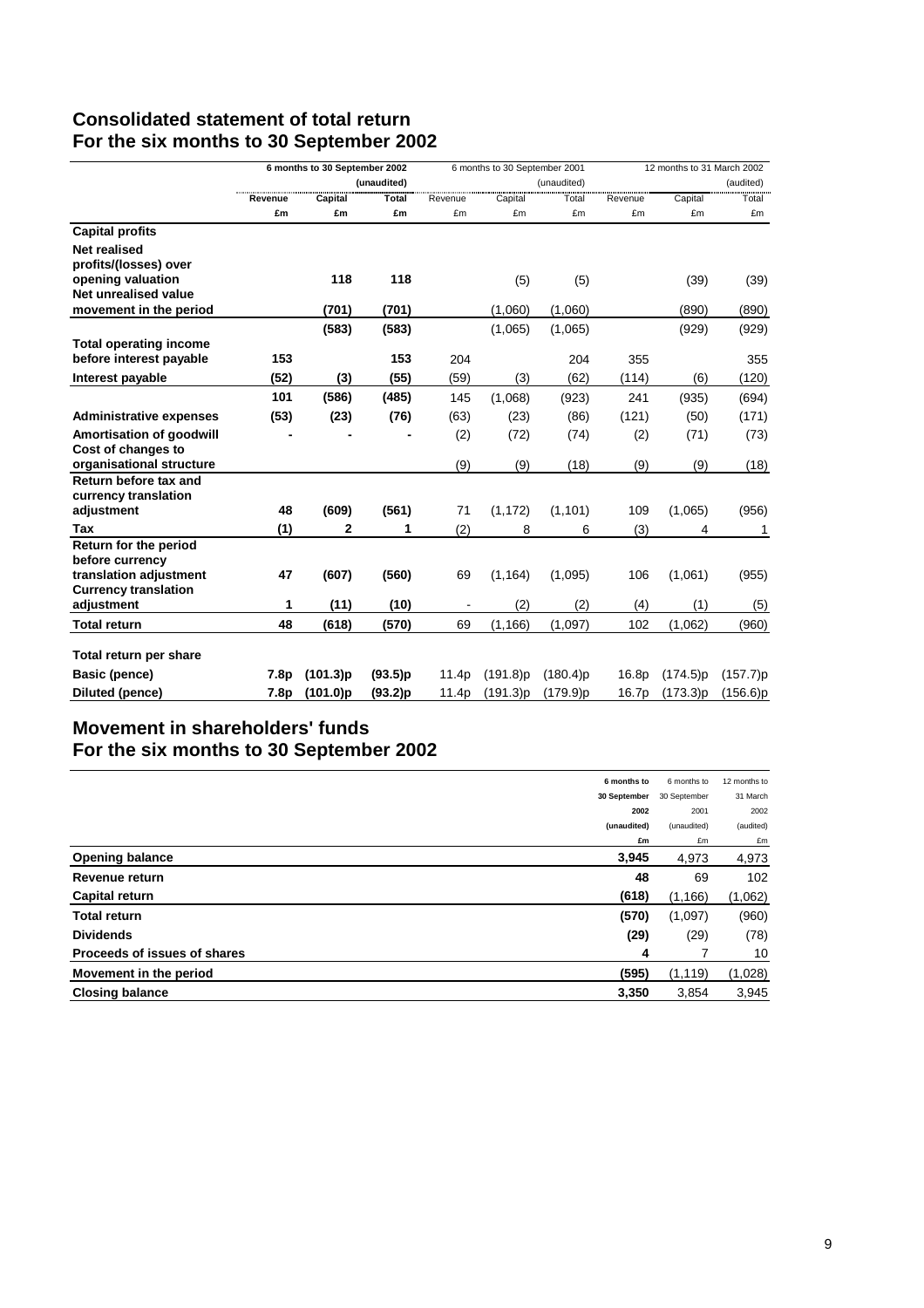### **Consolidated revenue statement for the six months to 30 September 2002**

|                                                              | 6 months to      | 6 months to  | 12 months to |
|--------------------------------------------------------------|------------------|--------------|--------------|
|                                                              | 30 September     | 30 September | 31 March     |
|                                                              | 2002             | 2001         | 2002         |
|                                                              | (unaudited)      | (unaudited)  | (audited)    |
|                                                              | £m               | £m           | £m           |
| Interest receivable on loan investments                      | 48               | 60           | 113          |
| <b>Fixed rate dividends</b>                                  | 10               | 9            | 19           |
| Other interest receivable and similar income                 | 17               | 26           | 46           |
| Interest payable                                             | (52)             | (59)         | (114)        |
| Net interest income                                          | 23               | 36           | 64           |
| Dividend income from equity shares                           | 50               | 68           | 111          |
| Share of net (losses)/profits of joint ventures              | (1)              | 8            | 9            |
| Fees receivable                                              | 28               | 32           | 56           |
| Other operating income                                       | 1                | 1            | $\mathbf{1}$ |
| <b>Total operating income</b>                                | 101              | 145          | 241          |
| Administrative expenses and depreciation                     | (53)             | (63)         | (121)        |
| Amortisation of goodwill                                     |                  | (2)          | (2)          |
| Cost of changes to organisational structure                  |                  | (9)          | (9)          |
| Profit on ordinary activities before tax                     | 48               | 71           | 109          |
| Tax on profit on ordinary activities                         | (1)              | (2)          | (3)          |
| Profit for the period                                        | 47               | 69           | 106          |
| <b>Dividends</b>                                             |                  |              |              |
| Interim (4.9p per share proposed, 2002: 4.9p per share paid) | (29)             | (29)         | (29)         |
| Final (2002: 8.1p per share paid)                            |                  |              | (49)         |
| Profit retained for the period                               | 18               | 40           | 28           |
| Dividends per share (pence)                                  | 4.9 <sub>p</sub> | 4.9p         | 13.0p        |
| Earnings per share                                           |                  |              |              |
| Basic (pence)                                                | 7.7p             | 11.4p        | 17.4p        |
| <b>Diluted (pence)</b>                                       | 7.7p             | 11.4p        | 17.3p        |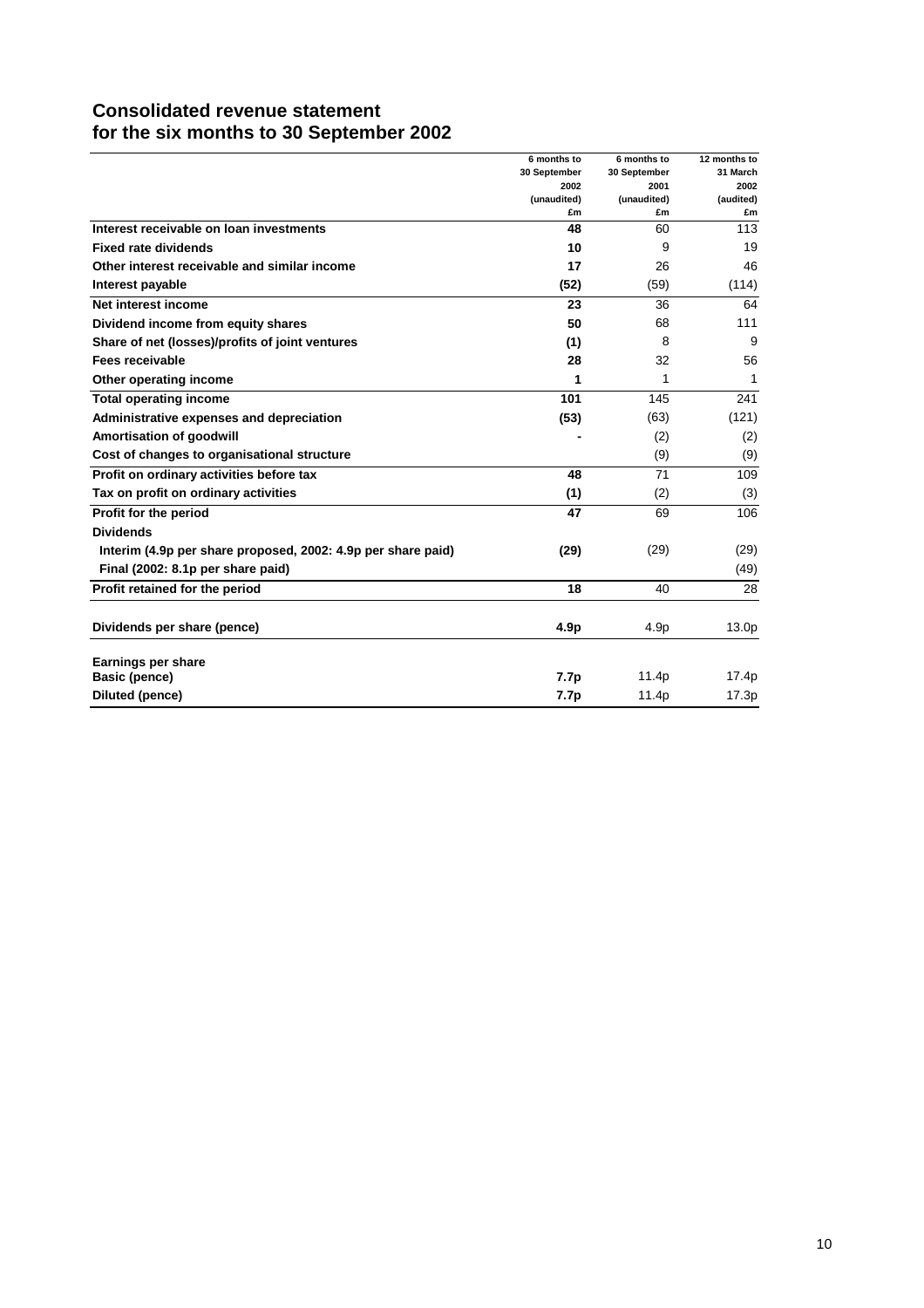### **Consolidated balance sheet as at 30 September 2002**

|                                                         | 30 September |                   |       | 30 September      |       | 31 March         |
|---------------------------------------------------------|--------------|-------------------|-------|-------------------|-------|------------------|
|                                                         |              | 2002              |       | 2001              |       | 2002             |
| <b>Assets</b>                                           | £m           | (unaudited)<br>£m | £m    | (unaudited)<br>£m | £m    | (audited)<br>£m  |
| Treasury bills and other eligible bills                 |              | 1                 |       | 1                 |       | 1                |
| Loans and advances to banks                             |              | 695               |       | 673               |       | 563              |
| Debt securities held for treasury purposes              |              | 198               |       | 216               |       | 191              |
| Debt securities and other fixed income                  |              |                   |       |                   |       |                  |
| securities held as financial fixed asset<br>investments |              |                   |       |                   |       |                  |
| Loan investments                                        | 1,326        |                   | 1,477 |                   | 1,408 |                  |
| <b>Fixed income shares</b>                              | 264          |                   | 390   |                   | 324   |                  |
| <b>Equity shares</b>                                    |              |                   |       |                   |       |                  |
| Listed                                                  | 210          |                   | 406   |                   | 413   |                  |
| <b>Unlisted</b>                                         | 2,451        |                   | 2,771 |                   | 2,964 |                  |
|                                                         |              | 4,251             |       | 5,044             |       | 5,109            |
| Interests in joint ventures                             |              |                   |       |                   |       |                  |
| Share of gross assets                                   |              |                   | 267   |                   | 133   |                  |
| Share of gross liabilities                              |              |                   | (152) |                   | (98)  |                  |
|                                                         |              |                   |       | 115               |       | 35               |
| <b>Tangible fixed assets</b>                            |              | 52                |       | 60                |       | 50               |
| <b>Other assets</b>                                     |              | 185               |       | 220               |       | 184              |
| <b>Total assets</b>                                     |              | 5,382             |       | 6,329             |       | 6,133            |
|                                                         |              |                   |       |                   |       |                  |
| Liabilities                                             |              |                   |       |                   |       |                  |
| Deposits by banks                                       |              | 343               |       | 632               |       | 519              |
| Debt securities in issue                                |              | 1,373             |       | 1,487             |       | 1,339            |
| <b>Other liabilities</b>                                |              | 221               |       | 269               |       | 246              |
| Provision for joint venture deficit                     |              |                   |       |                   |       |                  |
| Share of gross assets                                   | (74)         |                   |       |                   |       |                  |
| Share of gross liabilities                              | 80           |                   |       |                   |       |                  |
|                                                         |              | 6                 |       |                   |       |                  |
| <b>Subordinated liabilities</b>                         |              | 89                |       | 87                |       | 84               |
|                                                         |              | 2,032             |       | 2,475             |       | 2,188            |
| Called up share capital                                 |              | 305               |       | 304               |       | 305              |
| Share premium and redemption reserve                    |              | 347               |       | 341               |       | 343              |
| <b>Capital reserve</b>                                  |              | 2,403             |       | 2,917             |       | 3,021            |
| Revenue reserve                                         |              | 295               |       | 292               |       | 276              |
| Equity shareholders' funds                              |              | 3,350             |       | 3,854             |       | 3,945            |
| <b>Total liabilities</b>                                |              | 5,382             |       | 6,329             |       | 6,133            |
| Net asset value per share                               |              |                   |       |                   |       |                  |
| Basic (pence)                                           |              | 549p              |       | 633p              |       | 647 <sub>p</sub> |
| Diluted (pence)                                         |              | 548p              |       | 631 <sub>p</sub>  |       | 645p             |

**Approved by the Board 13 November 2002**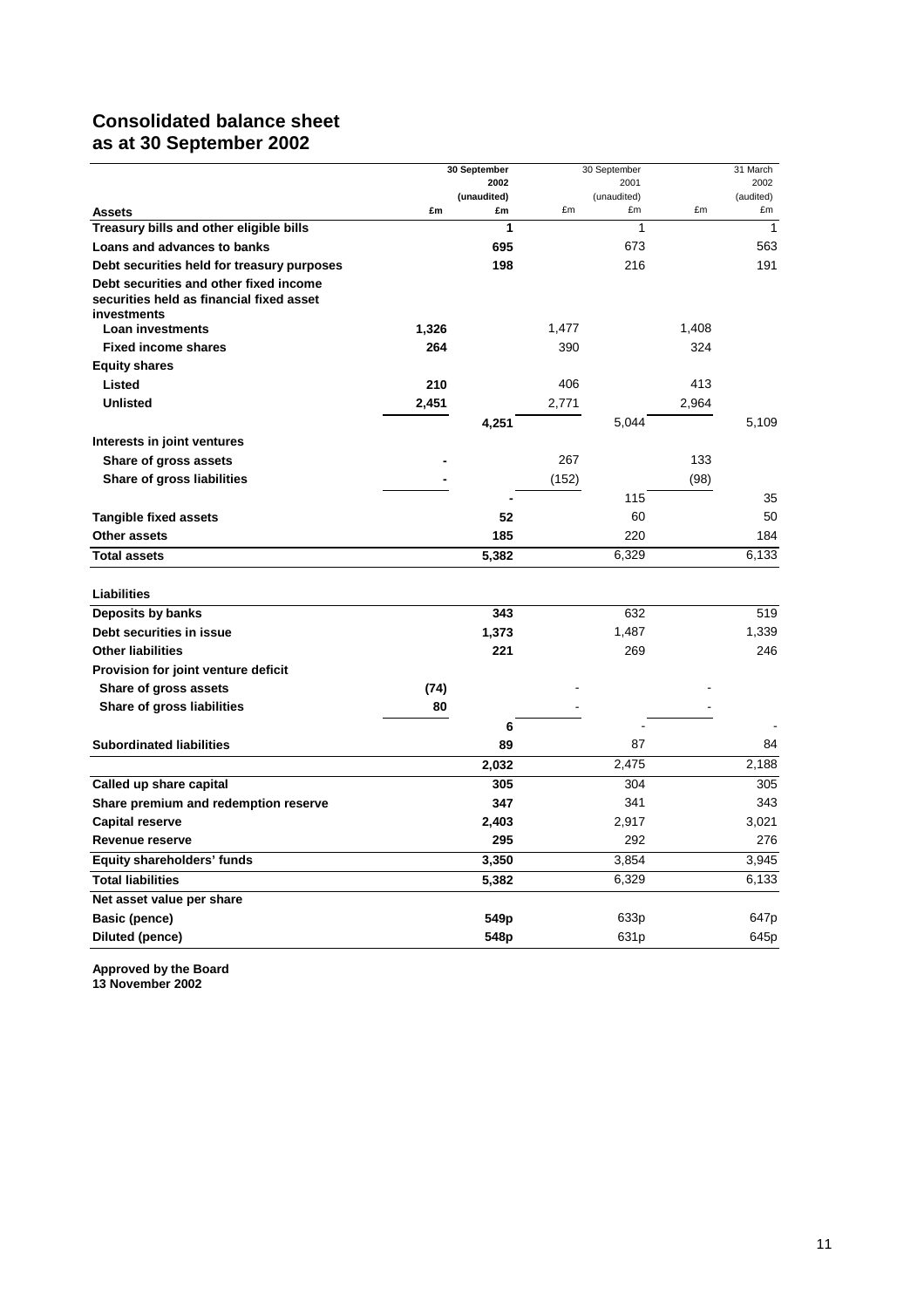## **Consolidated cash flow statement for the six months to 30 September 2002**

|                                                                    | 6 months to  | 6 months to  | 12 months to |
|--------------------------------------------------------------------|--------------|--------------|--------------|
|                                                                    | 30 September | 30 September | 31 March     |
|                                                                    | 2002         | 2001         | 2002         |
|                                                                    | (unaudited)  | (unaudited)  | (audited)    |
|                                                                    | £m           | £m           | £m           |
| <b>Operating activities</b>                                        |              |              |              |
| Interest received and similar income arising from debt securities  |              |              |              |
| and other fixed income securities held as financial fixed asset    |              |              |              |
| investments                                                        | 44           | 59           | 102          |
| Other interest received and similar income                         | 16           | 26           | 51           |
| Interest paid on borrowings                                        | (54)         | (56)         | (113)        |
| Dividends received from equity shares                              | 47           | 68           | 109          |
| Fees and other net cash receipts                                   | 31           | 34           | 62           |
| Operating and administrative costs paid                            | (59)         | (75)         | (148)        |
| Net cash inflow from operating activities                          | 25           | 56           | 63           |
|                                                                    |              |              |              |
| Taxation received/(paid)                                           | 3            | (2)          | (2)          |
| Capital expenditure and financial investment                       |              |              |              |
| Investment in equity shares, fixed income shares and loans         | (299)        | (493)        | (804)        |
| Investment in equity shares and loans acquired from joint ventures | (10)         | (174)        | (233)        |
| Sale, repayment or redemption of equity shares, fixed income       |              |              |              |
| shares and loans                                                   | 624          | 617          | 1,123        |
| Investment administrative expenses                                 | (23)         | (23)         |              |
|                                                                    |              |              | (59)         |
| Investment interest paid                                           | (3)          | (3)          | (6)          |
| Investment in joint ventures                                       | (5)          | (330)<br>223 | (347)<br>281 |
| Divestment or repayment of interests in joint ventures             | 10           |              |              |
| Disposal of investment properties                                  |              |              | 7            |
| Purchase of tangible fixed assets                                  | (3)          | (4)          | (7)          |
| Sale of tangible fixed assets                                      |              |              | 1            |
| Net cash flow from capital expenditure and financial investment    | 291          | (187)        | (44)         |
| <b>Acquisitions</b>                                                |              |              |              |
| Acquisition of subsidiary undertakings                             |              | (46)         | (51)         |
|                                                                    |              |              |              |
| Equity dividends paid                                              | (49)         | (48)         | (78)         |
| <b>Management of liquid resources</b>                              | (122)        | 183          | 293          |
|                                                                    |              |              |              |
| Net cash flow before financing                                     | 148          | (44)         | 181          |
|                                                                    |              |              |              |
| <b>Financing</b>                                                   |              |              |              |
| Debt due within one year                                           | (87)         | (223)        | (394)        |
| Debt due after more than one year                                  | (50)         | 241          | 165          |
| <b>Issues of shares</b>                                            | 4            | 7            | 10           |
| Net cash flow from financing                                       | (133)        | 25           | (219)        |
|                                                                    |              |              |              |
| Increase/(decrease) in cash                                        | 15           | (19)         | (38)         |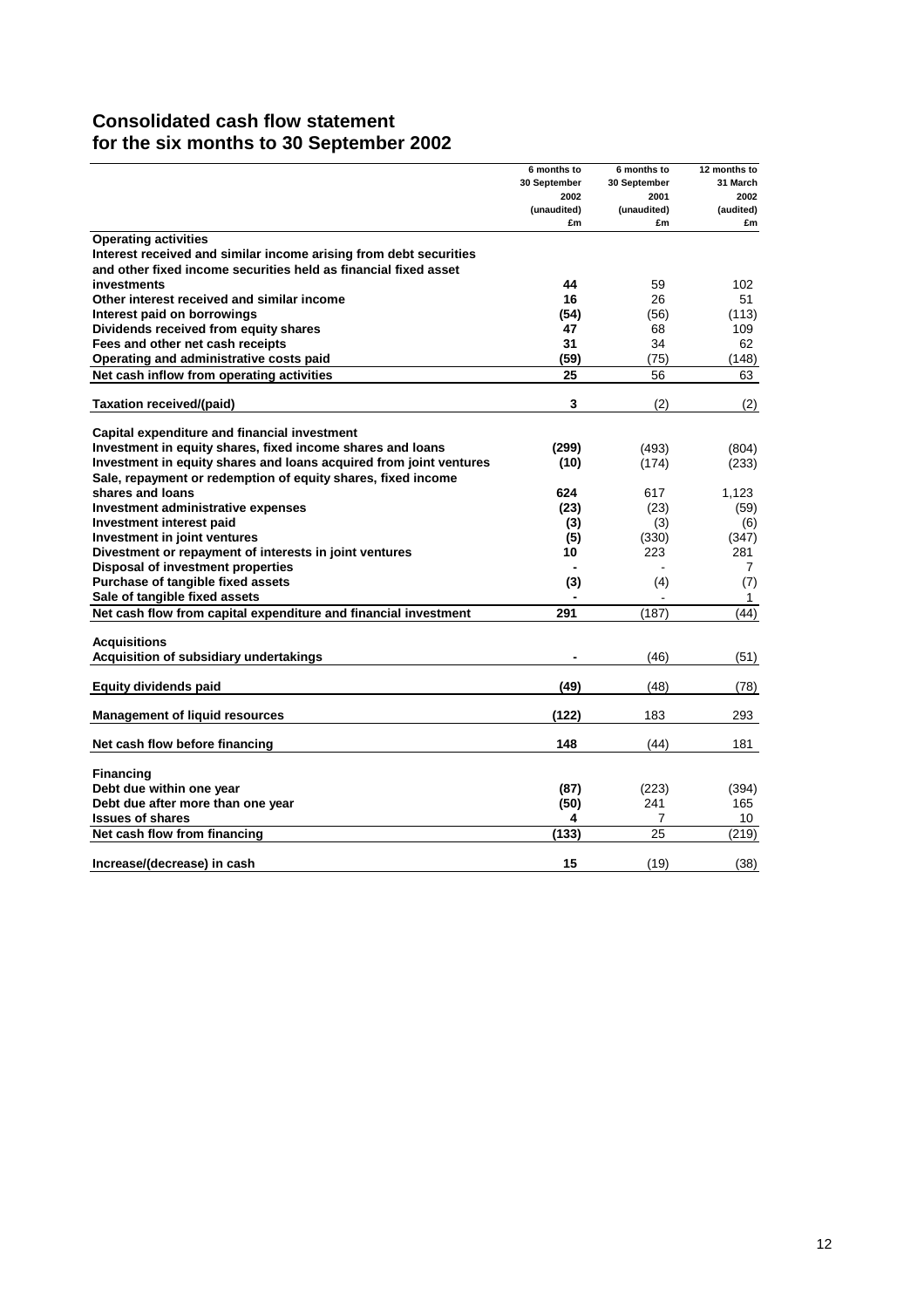### **Notes to the financial statements for the six months to 30 September 2002**

**1 Reconciliation of revenue profit before tax to net cash inflow from operating activities**

|                                                                   | 6 months to  | 6 months to  | 12 months to |
|-------------------------------------------------------------------|--------------|--------------|--------------|
|                                                                   | 30 September | 30 September | 31 March     |
|                                                                   | 2002         | 2001         | 2002         |
|                                                                   | (unaudited)  | (unaudited)  | (audited)    |
|                                                                   | £m           | £m           | £m           |
| Revenue profit before tax                                         | 48           | 71           | 109          |
| Depreciation of equipment and vehicles                            | 3            | 4            | 8            |
| Amortisation of goodwill                                          |              | 2            | 2            |
| Interest received by way of loan note                             | (15)         | (5)          | (30)         |
| Tax on investment income included within income from overseas     |              |              |              |
| companies                                                         |              |              | (2)          |
| Movement in other assets associated with operating activities     | 7            | (3)          | (5)          |
| Movement in prepayments and accrued income associated with        |              |              |              |
| operating activities                                              | (10)         | (14)         | 13           |
| Movement in accruals and deferred income associated with          |              |              |              |
| operating activities                                              | (5)          | 9            | (31)         |
| Movement in provisions for liabilities and charges                | (4)          |              | 8            |
| Reversal of losses/(profits) of joint ventures less distributions |              |              |              |
| received                                                          | 1            | (8)          | (9)          |
| Net cash inflow from operating activities                         | 25           | 56           | 63           |

#### **2 Reconciliation of net cash flows to movements in net debt**

|                                               | 6 months to  | 6 months to  | 12 months to |
|-----------------------------------------------|--------------|--------------|--------------|
|                                               | 30 September | 30 September | 31 March     |
|                                               | 2002         | 2001         | 2002         |
|                                               | (unaudited)  | (unaudited)  | (audited)    |
|                                               | £m           | £m           | £m           |
| Increase/(decrease) in cash in the period     | 15           | (19)         | (38)         |
| Cash flow from management of liquid resources | 122          | (183)        | (293)        |
| Cash flow from debt financing                 | 142          | (1)          | 252          |
| Cash flow from subordinated liabilities       | (5)          | (17)         | (24)         |
| Cash flow from finance leases                 |              |              |              |
| Change in net debt from cash flows            | 274          | (220)        | (102)        |
| Foreign exchange movements                    |              | 2            | 5            |
| Non-cash changes                              | $\mathbf{2}$ |              | 9            |
| Movement in net debt in the period            | 276          | (218)        | (88)         |
| Net debt at start of period                   | (1, 189)     | (1, 101)     | (1, 101)     |
| Net debt at end of period                     | (913)        | (1,319)      | (1, 189)     |
|                                               |              |              |              |

#### **3 Analysis of net debt**

|                                                         |           |                  |             | Other          | 30          |
|---------------------------------------------------------|-----------|------------------|-------------|----------------|-------------|
|                                                         | 1 April   |                  | Exchange    | non-cash       | September   |
|                                                         | 2002      | <b>Cash flow</b> | movement    | changes        | 2002        |
|                                                         | (audited) | (unaudited)      | (unaudited) | (unaudited)    | (unaudited) |
|                                                         | £m        | £m               | £m          | £m             | £m          |
| Cash and deposits repayable on demand                   | 48        | 15               |             |                | 64          |
| Treasury bills, other loans, advances and treasury debt |           |                  |             |                |             |
| securities                                              | 707       | 122              | 1           |                | 830         |
| Deposits and debt securities repayable within one year  | (310)     | 87               | 6           | (152)          | (369)       |
| Deposits and debt securities repayable after one year   | (1,548)   | 55               | (6)         | 152            | (1,347)     |
|                                                         |           |                  |             |                |             |
| Subordinated liabilities repayable after one year       | (84)      | (5)              | (2)         | $\overline{2}$ | (89)        |
| <b>Finance leases</b>                                   | (2)       |                  |             |                | (2)         |
|                                                         | (1, 189)  | 274              |             | 2              | (913)       |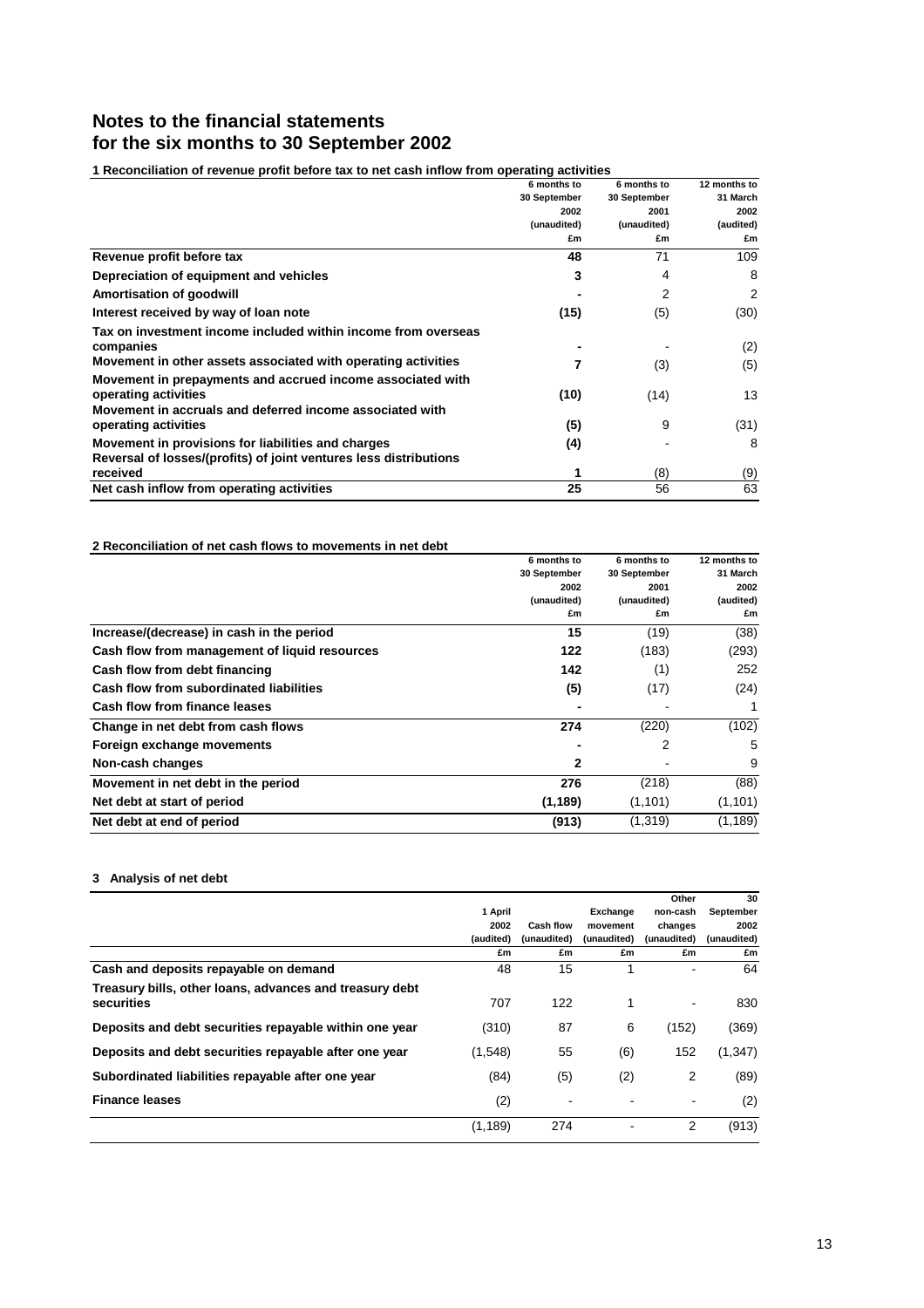### **Basis of preparation and independent review report**

#### **Basis of preparation**

The accounting policies used in the preparation of this Interim report are the same as those used in the statutory accounts for the year to 31 March 2002 and those expected to be used for the year to 31 March 2003. The six month period is treated as a discrete period except in so far as tax in the revenue account is charged on the basis of an estimated annual effective rate.

The figures for the year to 31 March 2002 have been extracted from the accounts filed with the Registrar of Companies on which the auditors issued an unqualified report. This Interim report does not constitute statutory accounts.

#### **Independent review report to 3i Group plc**

**Introduction** We have been instructed by the Company to review the financial information for the six months ended 30 September 2002 which comprises Consolidated statement of total return, Movement in shareholders' funds, Consolidated revenue statement, Consolidated balance sheet, Consolidated cash flow statement and the related notes 1 to 3 and the basis of preparation. We have read the other information contained in the Interim report and considered whether it contains any apparent misstatements or material inconsistencies with the financial information.

**Directors' responsibilities** The Interim report, including the financial information contained therein, is the responsibility of, and has been approved by the Directors. The Directors are responsible for preparing the Interim report in accordance with the Listing Rules of the Financial Services Authority which require that the accounting policies and presentation applied to the interim figures should be consistent with those applied in preparing the preceding annual accounts except where any changes, and the reasons for them, are disclosed.

**Review work performed** We conducted our review in accordance with guidance contained in Bulletin 1999/4 issued by the Auditing Practices Board for use in the United Kingdom. A review consists principally of making enquiries of group management and applying analytical procedures to the financial information and underlying financial data and based thereon, assessing whether the accounting policies and presentation have been consistently applied unless otherwise disclosed. A review excludes audit procedures such as tests of controls and verification of assets, liabilities and transactions. It is substantially less in scope than an audit performed in accordance with United Kingdom Auditing Standards and therefore provides a lower level of assurance than an audit. Accordingly we do not express an audit opinion on the financial information.

**Review conclusion** On the basis of our review we are not aware of any material modifications that should be made to the financial information as presented for the six months ended 30 September 2002.

**Ernst &Young LLP** London 13 November 2002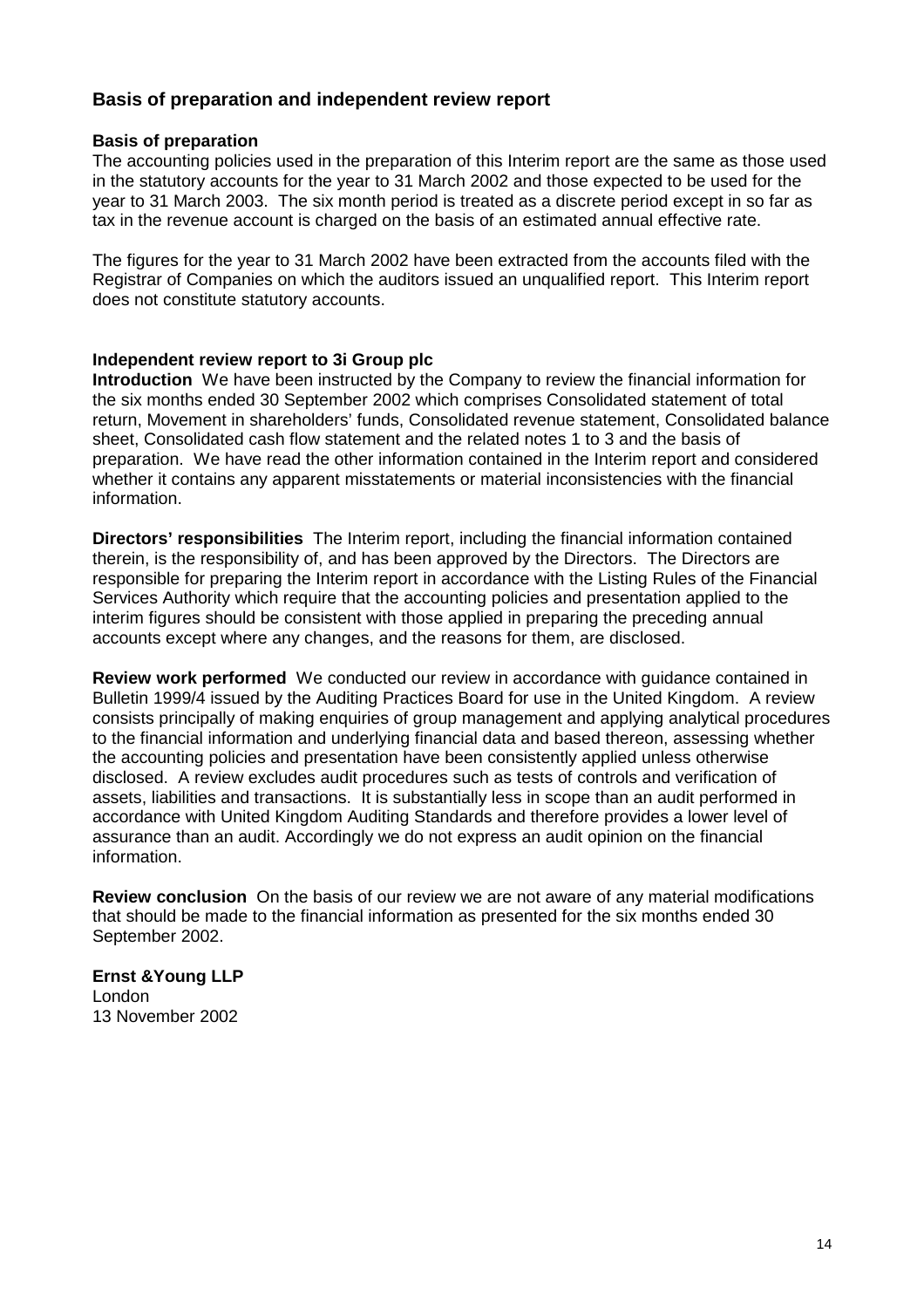# **New investment analysis**

Analysis of the equity, fixed income and loan investments made by 3i Group. The analyses below exclude investments in joint ventures.

| Investment by geography (3i only - excluding co-investment funds) (£m)                                                |                |              |              |
|-----------------------------------------------------------------------------------------------------------------------|----------------|--------------|--------------|
|                                                                                                                       | 6 months to    | 6 months to  | 12 months to |
|                                                                                                                       | 30 September   | 30 September | 31 March     |
|                                                                                                                       | 2002           | 2001         | 2002         |
| UK                                                                                                                    | 197            | 240          | 377          |
| <b>Continental Europe</b>                                                                                             | 84             | 179          | 312          |
| US                                                                                                                    | 31             | 72           | 119          |
| Asia Pacific                                                                                                          | 3              | 7            | 26           |
| Total                                                                                                                 | 315            | 498          | 834          |
| Investment by geography (including co-investment funds) (£m)                                                          |                |              |              |
| UK                                                                                                                    | 248            | 273          | 443          |
| <b>Continental Europe</b>                                                                                             | 111            | 246          | 446          |
| US                                                                                                                    | 31             | 72           | 119          |
| Asia Pacific                                                                                                          | 3              | 9            | 31           |
| Total                                                                                                                 | 393            | 600          | 1,039        |
|                                                                                                                       |                |              |              |
| Continental European investment (£m)                                                                                  |                |              |              |
| <b>Benelux</b>                                                                                                        | 3              | 62           | 64           |
| France                                                                                                                | 12             | 27           | 84           |
| Germany/Austria/Switzerland                                                                                           | 48             | 86           | 146          |
| Ireland                                                                                                               |                | 2            | 2            |
| Italy                                                                                                                 | $\overline{7}$ | 8            | 13           |
| Nordic                                                                                                                | 23             | 36           | 90           |
| Spain                                                                                                                 | 17             | 25           | 45           |
| Other European <sup>1</sup>                                                                                           | 1              |              | 2            |
| Total<br>1 Other European includes investments in countries where 3i did not have an office at the period end.        | 111            | 246          | 446          |
|                                                                                                                       |                |              |              |
| Investment by stage of development (£m)                                                                               |                |              |              |
| Start-ups                                                                                                             | 16             | 56           | 95           |
| Management buy-outs                                                                                                   | 172            | 179          | 332          |
| Management buy-ins                                                                                                    | 4              | 7            | 29           |
| Growth capital                                                                                                        | 169            | 313          | 511          |
| Share purchase                                                                                                        | 1              | 14           | 16           |
| Recoveries                                                                                                            | 31             | 31           | 56           |
| Total                                                                                                                 | 393            | 600          | 1,039        |
| Investment is based on venture capital industry definitions of stage of development of the company when this period's |                |              |              |
| investment was made, rather than when the original investment was made. These definitions differ from 3i's product    |                |              |              |
| classification for management of the business.                                                                        |                |              |              |
| Investment by FTSE industrial classification (£m)                                                                     |                |              |              |
| Resources                                                                                                             |                |              |              |
| Industrials                                                                                                           | 3<br>86        | 13<br>60     | 15<br>110    |
| Consumer goods                                                                                                        | 130            | 84           | 206          |
| Services and utilities                                                                                                | 61             | 254          | 352          |
| Financials                                                                                                            | 33             | 11           | 26           |
| Information technology                                                                                                | 80             | 178          | 330          |
| Total                                                                                                                 | 393            | 600          | 1,039        |
|                                                                                                                       |                |              |              |
| Technology investment by sector (£m)                                                                                  |                |              |              |
| Healthcare                                                                                                            | 43             | 62           | 96           |
| Communications                                                                                                        | 31             | 81           | 173          |
| Electronics, semiconductors and advanced technologies                                                                 | 34             | 36           | 87           |
| Software                                                                                                              | 61             | 122          | 192          |
| Total                                                                                                                 | 169            | 301          | 548          |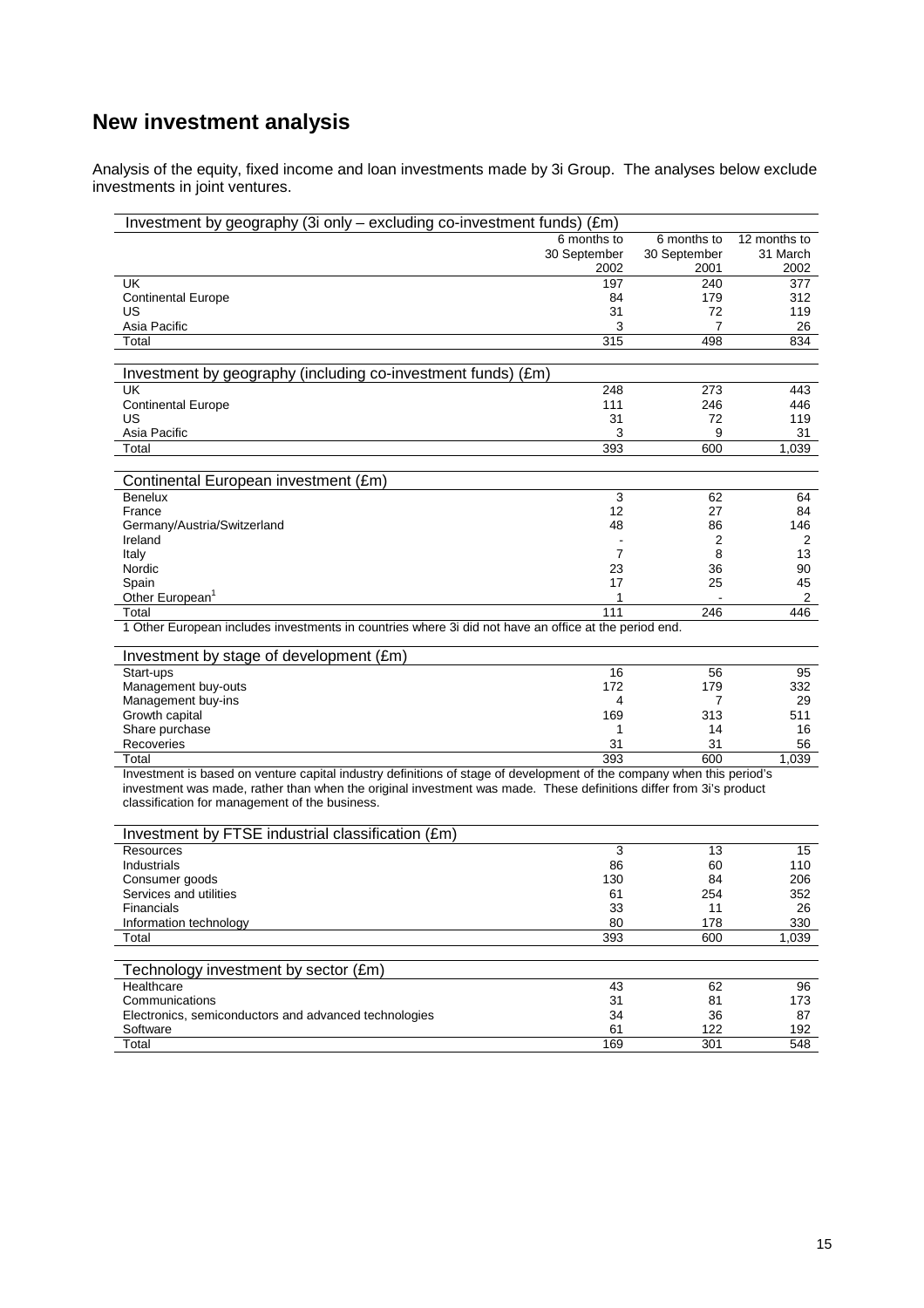# **Portfolio analysis**

The Group's equity, fixed income and loan investments total £4,251 million at 30 September 2002. The analyses below exclude investments in joint ventures.

| Portfolio value by geography (including co-investment funds) (£m)                                     |           |       |
|-------------------------------------------------------------------------------------------------------|-----------|-------|
|                                                                                                       | At 30     | At 31 |
|                                                                                                       | September | March |
|                                                                                                       | 2002      | 2002  |
| <b>UK</b>                                                                                             | 3.390     | 4.018 |
| <b>Continental Europe</b>                                                                             | 1,683     | 1,984 |
| US                                                                                                    | 200       | 270   |
| Asia Pacific                                                                                          | 80        | 101   |
| Total                                                                                                 | 5,353     | 6,373 |
|                                                                                                       |           |       |
| Portfolio value by geography (3i only - excluding co-investment funds) (£m)                           |           |       |
| UK                                                                                                    | 2.831     | 3,386 |
| <b>Continental Europe</b>                                                                             | 1,152     | 1,373 |
| US                                                                                                    | 198       | 264   |
| Asia Pacific                                                                                          | 70        | 86    |
| Total                                                                                                 | 4,251     | 5,109 |
|                                                                                                       |           |       |
| Continental European portfolio value (£m)                                                             |           |       |
| <b>Benelux</b>                                                                                        | 61        | 78    |
| France                                                                                                | 195       | 253   |
| Germany/Austria/Switzerland                                                                           | 339       | 385   |
| Ireland                                                                                               | 15        | 18    |
| Italy                                                                                                 | 82        | 103   |
| Nordic                                                                                                | 269       | 304   |
| Spain                                                                                                 | 187       | 222   |
| Other European <sup>1</sup>                                                                           | 4         | 10    |
| Total                                                                                                 | 1,152     | 1,373 |
| 1 Other European includes investments in countries where 3i did not have an office at the period end. |           |       |
| Portfolio value by FTSE industrial classification (£m)                                                |           |       |
| <b>Resources</b>                                                                                      | 233       | 268   |
| <b>Industrials</b>                                                                                    | 933       | 1,117 |
| Consumer goods                                                                                        | 953       | 1,080 |
| Services and utilities                                                                                | 1,078     | 1,318 |
| <b>Financials</b>                                                                                     | 256       | 273   |
| Information technology                                                                                | 798       | 1,053 |
| Total                                                                                                 | 4,251     | 5,109 |
|                                                                                                       |           |       |
| Portfolio value by valuation method (£m)                                                              |           |       |
| Imminent sale or IPO                                                                                  | 94        | 51    |
| Listed                                                                                                | 210       | 413   |
| Secondary market                                                                                      | 41        | 89    |
| Earnings                                                                                              | 969       | 1,210 |
| Cost                                                                                                  | 889       | 1,077 |
| Further advance                                                                                       | 155       | 185   |
| Net assets                                                                                            | 133       | 132   |
| Other                                                                                                 | 170       | 220   |
| Loan investments and fixed income shares                                                              | 1,590     | 1,732 |
| Total                                                                                                 | 4,251     | 5,109 |

16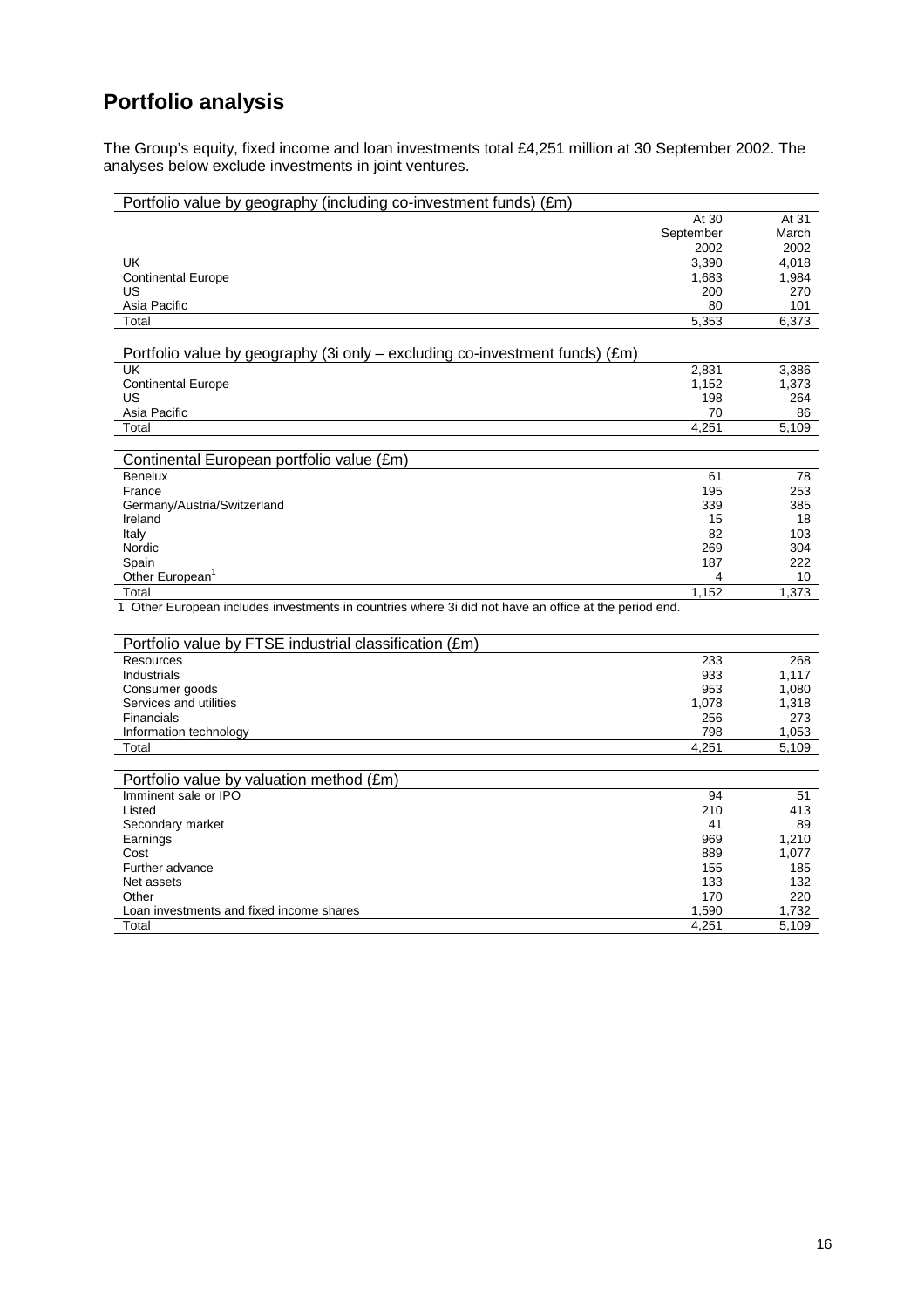# **Portfolio analysis**

| Buy-out portfolio value by valuation method (£m) |           |          |
|--------------------------------------------------|-----------|----------|
|                                                  | At 30     | At       |
|                                                  | September | 31 March |
|                                                  | 2002      | 2002     |
| Imminent sale or IPO                             | 38        | 13       |
| Listed                                           | 33        | 72       |
| Earnings                                         | 485       | 592      |
| Cost                                             | 77        | 101      |
| Net assets                                       | 33        | 32       |
| Other                                            | 50        | 91       |
| Loan investments and fixed income shares         | 906       | 1,051    |
| Total                                            | 1,622     | 1,952    |
|                                                  |           |          |
| Technology portfolio value by stage (£m)         |           |          |
| Early stage                                      | 837       | 1,042    |
| Late stage                                       |           |          |
| Quoted                                           | 120       | 290      |
| Buy-outs                                         | 250       | 214      |
| Growth capital                                   | 224       | 170      |
|                                                  | 594       | 674      |

Total 1,431 1,716

The early stage portfolio comprises investments in immature businesses which typically require further funding. The late stage portfolio comprises investments in more mature, typically self funding businesses, including investments made by way of buy-outs and growth capital.

| Technology portfolio value by valuation method (£m)     |       |       |
|---------------------------------------------------------|-------|-------|
| Imminent sale or IPO                                    | 7     | 10    |
| Listed                                                  | 86    | 219   |
| Secondary market                                        | 34    | 71    |
| Earnings                                                | 68    | 94    |
| Cost                                                    | 721   | 827   |
| Further advance                                         | 142   | 170   |
| Net assets                                              | 5     | 11    |
| Other                                                   | 58    | 48    |
| Loan investments and fixed income shares                | 310   | 266   |
| Total                                                   | 1,431 | 1,716 |
|                                                         |       |       |
| Technology portfolio value by sector (£m)               |       |       |
| Healthcare                                              | 370   | 421   |
| Communications                                          | 265   | 308   |
| Electronics, semiconductors and advanced technologies   | 225   | 233   |
| Software                                                | 571   | 754   |
| Total                                                   | 1,431 | 1,716 |
|                                                         |       |       |
| Growth capital portfolio value by valuation method (£m) |       |       |
| Imminent sale or IPO                                    | 49    | 28    |
| Listed                                                  | 91    | 122   |
| Secondary market                                        | 7     | 18    |
| Earnings                                                | 416   | 524   |
| Cost                                                    | 91    | 149   |
| Further advance                                         | 13    | 15    |
| Net assets                                              | 95    | 89    |
| Other                                                   | 62    | 81    |
| Loan investments and fixed income shares                | 374   | 415   |
| Total                                                   | 1,198 | 1,441 |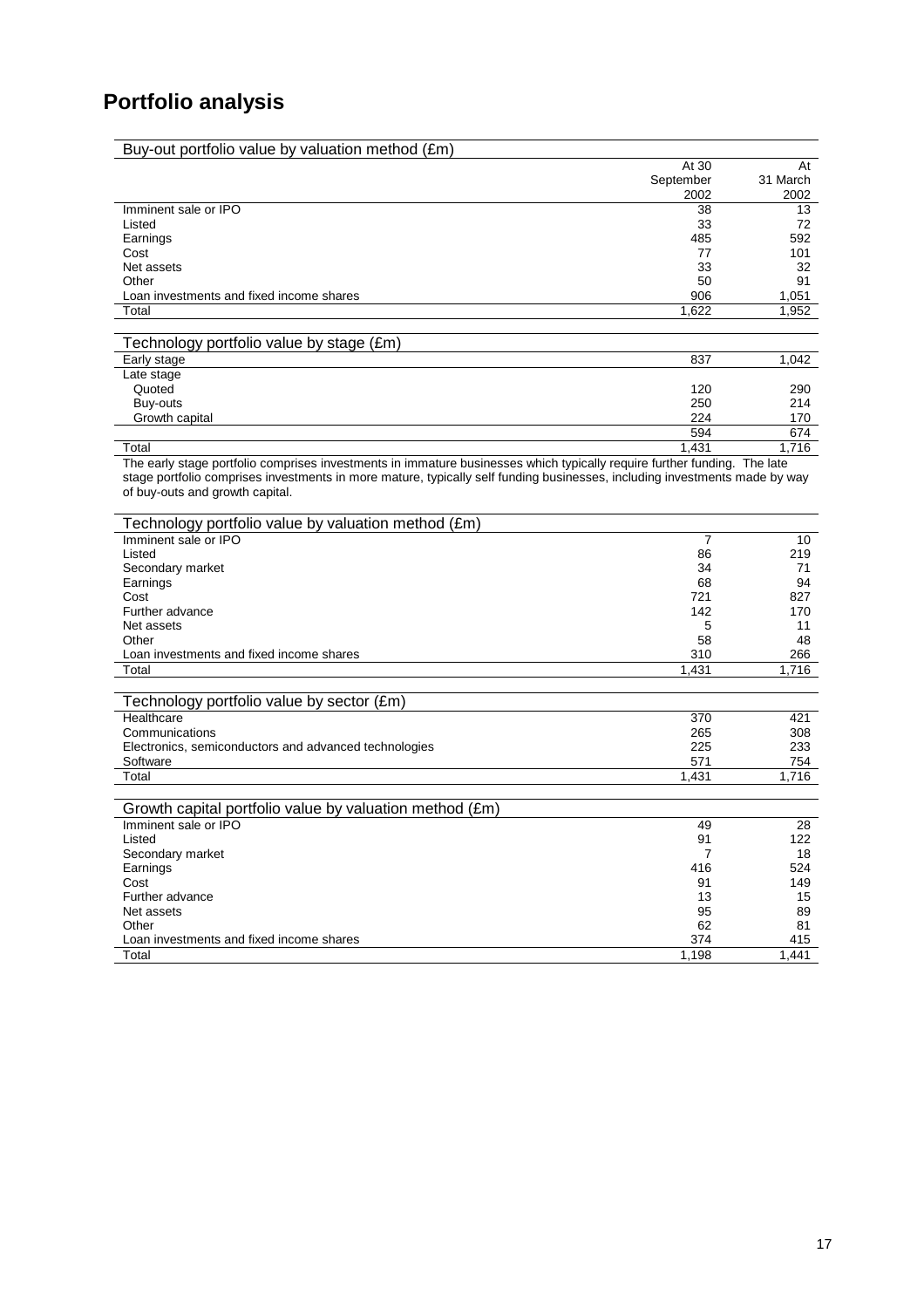# **Realisations analysis**

Analysis of the Group's realisation proceeds (excluding third party co-investment funds). The analyses below exclude divestment of non-venture capital investments in FTSE 350 companies (six months to 30 September 2001 and twelve months to 31 March 2002: £156 million).

| Realisations proceeds by geography (£m)                      |              |              |              |
|--------------------------------------------------------------|--------------|--------------|--------------|
|                                                              | 6 months to  | 6 months to  | 12 months to |
|                                                              | 30 September | 30 September | 31 March     |
|                                                              | 2002         | 2001         | 2002         |
| <b>UK</b>                                                    | 535          | 399          | 794          |
| <b>Continental Europe</b>                                    | 79           | 56           | 133          |
| US                                                           |              |              | 10           |
| Asia Pacific                                                 |              |              | 2            |
| Total                                                        | 619          | 456          | 939          |
|                                                              |              |              |              |
| Realisations proceeds (£m)                                   |              |              |              |
| <b>IPO</b>                                                   | 33           | 14           | 55           |
| Sale of quoted investments                                   | 79           | 232          | 370          |
| Trade and other sales                                        | 257          | 123          | 303          |
| Loan and fixed income share repayments                       | 250          | 87           | 211          |
| Total                                                        | 619          | 456          | 939          |
|                                                              |              |              |              |
| Realisations proceeds by FTSE industrial classification (£m) |              |              |              |
| <b>Resources</b>                                             | 53           | 27           | 52           |
| Industrials                                                  | 167          | 93           | 193          |
| Consumer goods                                               | 117          | 134          | 255          |
| Services and utilities                                       | 217          | 128          | 288          |
| Financials                                                   | 32           | 13           | 18           |
| Information technology                                       | 33           | 61           | 133          |
| Total                                                        | 619          | 456          | 939          |

# **Funds under management**

|                                          | At           | At       |
|------------------------------------------|--------------|----------|
|                                          | 30 September | 31 March |
| (£m)                                     | 2002         | 2002     |
| Third party unquoted co-investment funds | 1,739        | 1,995    |
| Quoted investment companies              | 457          | 761      |
| Total                                    | 2.196        | 2.756    |

1 Includes the 3i Group Pension Plan.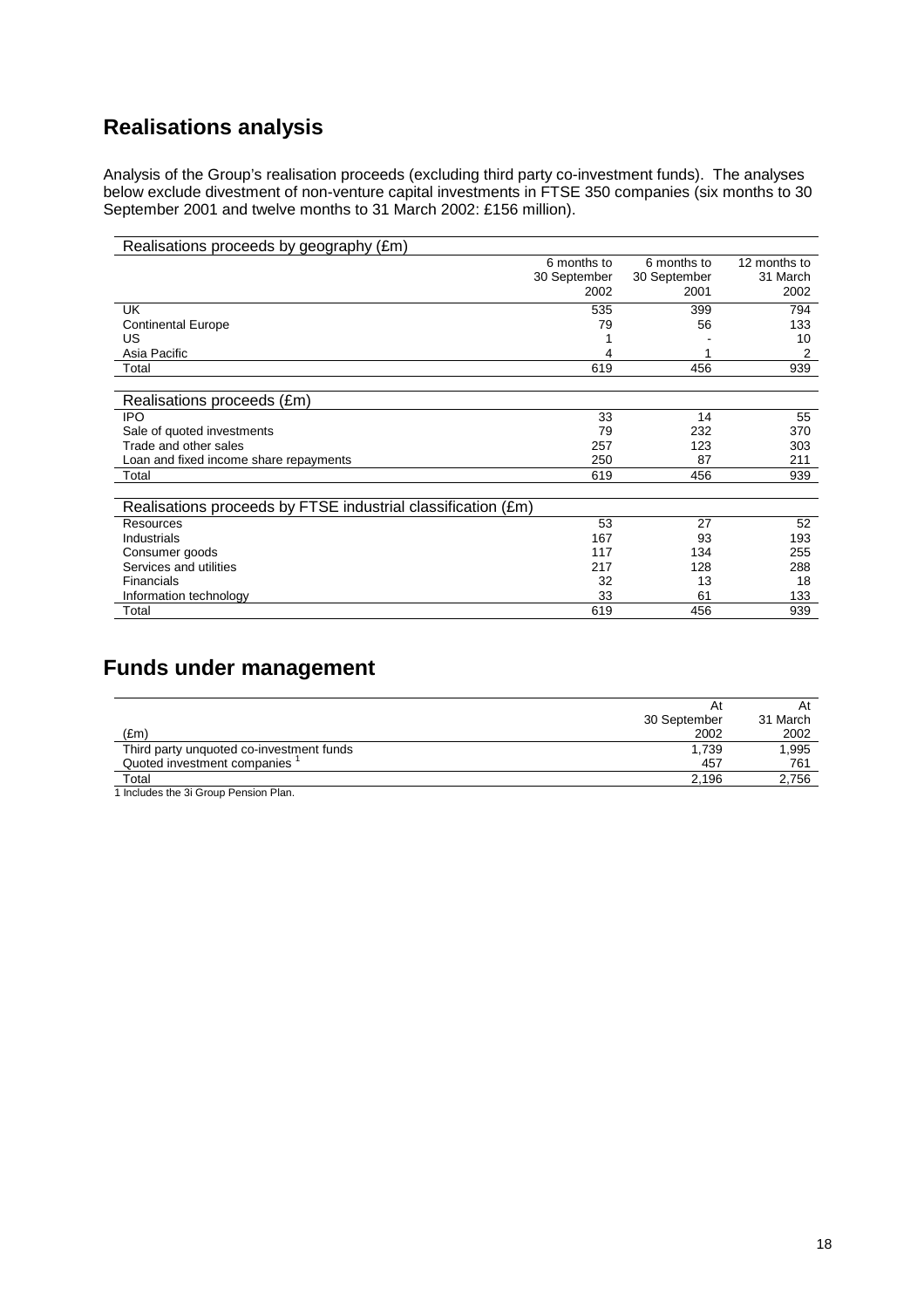# **Ten largest investments**

At 30 September 2002, the Directors' valuation of the ten largest investments was a total of £377 million. These investments cost £306 million.

|                                                                          | Cost                     | <b>Proportion</b><br>of equity | Directors'<br>valuation |
|--------------------------------------------------------------------------|--------------------------|--------------------------------|-------------------------|
| Investment (date first invested in) and description of business          | £m<br>(Note 1)           | shares<br>held                 | £m<br>(Note 1)          |
| Travelex Holdings Ltd (Note 2) (1998) Foreign currency services          |                          |                                |                         |
| <b>Equity shares</b>                                                     |                          | 19.6%                          | 51                      |
|                                                                          | $\blacksquare$           |                                | $\overline{51}$         |
| Mettis Group Ltd (1999) Orthopaedic and aerospace component              |                          |                                |                         |
| service provider                                                         |                          |                                |                         |
| Equity shares                                                            | $\mathbf 1$              | 40.0%                          | 1                       |
| Loans                                                                    | 46                       |                                | 46                      |
|                                                                          | 47                       |                                | 47                      |
| Beltpacker plc (2000) Manufacture/marketing of                           |                          |                                |                         |
| healthcare/beauty products, footwear and accessories                     |                          |                                |                         |
| Equity shares                                                            | 12 <sup>2</sup>          | 35.6%                          |                         |
| Loans                                                                    | 43                       |                                | 43                      |
|                                                                          | 55                       |                                | 43                      |
| Nordisk Renting AB (2001) Renting real estate                            |                          |                                |                         |
| Equity shares                                                            | 62                       | 35.0%                          | 42                      |
|                                                                          | 62                       |                                | $\overline{42}$         |
| Westminster Health Care Holdings Ltd (2002) Care homes operator          |                          |                                |                         |
| Equity shares                                                            | $\mathbf 1$              | 49.6%                          | $\mathbf{1}$            |
| Loans                                                                    | 40                       |                                | 40                      |
|                                                                          | 41                       |                                | 41                      |
| ERM Holdings Ltd (Note 3) (2001) Environmental consultancy               |                          |                                |                         |
| <b>Equity shares</b>                                                     |                          | 39.0%                          | 1                       |
| Loans                                                                    | 33<br>33                 |                                | 33<br>34                |
|                                                                          |                          |                                |                         |
| Morse plc (Note 4) (1995) Leading technology integrator<br>Equity shares | 8                        | 19.0%                          | 33                      |
|                                                                          | 8                        |                                | $\overline{33}$         |
| ASCo plc (1996) Oilfield logistics                                       |                          |                                |                         |
| Equity shares                                                            | 11                       | 32.2%                          | 15                      |
| Fixed income shares                                                      | 14                       |                                | 14                      |
| Loans                                                                    | $\overline{2}$           |                                | $\overline{2}$          |
|                                                                          | 27                       |                                | 31                      |
| Ben Sherman Ltd (Note 5) (1993) Manufacture of shirts and                |                          |                                |                         |
| swimwear                                                                 |                          |                                |                         |
| Equity shares                                                            | $\overline{\phantom{a}}$ | 49.6%                          |                         |
| Loans                                                                    | 4                        |                                | 28                      |
|                                                                          | 4                        |                                | 28                      |
| Pets At Home Ltd (1995) Retailer in pets and pet supplies                |                          |                                |                         |
| Equity shares                                                            | $\overline{2}$           | 26.0%                          |                         |
| Loans                                                                    | 27                       |                                | 27                      |
|                                                                          | 29                       |                                | 27                      |

**Notes** 

1 The investment information is in respect of 3i's holding and excludes any co-investment by 3i managed funds.

2 The cost of the equity shares held in Travelex Holdings Ltd is £121,000.

3 The cost of the equity shares held in ERM Holdings Ltd is £465,000.

4 Quoted company.

5 The cost of the equity shares held in Ben Sherman Ltd is £420,000. In June 2000, 3i led a secondary buy-out and 3i's equity value was converted into a loan and into new equity shares.